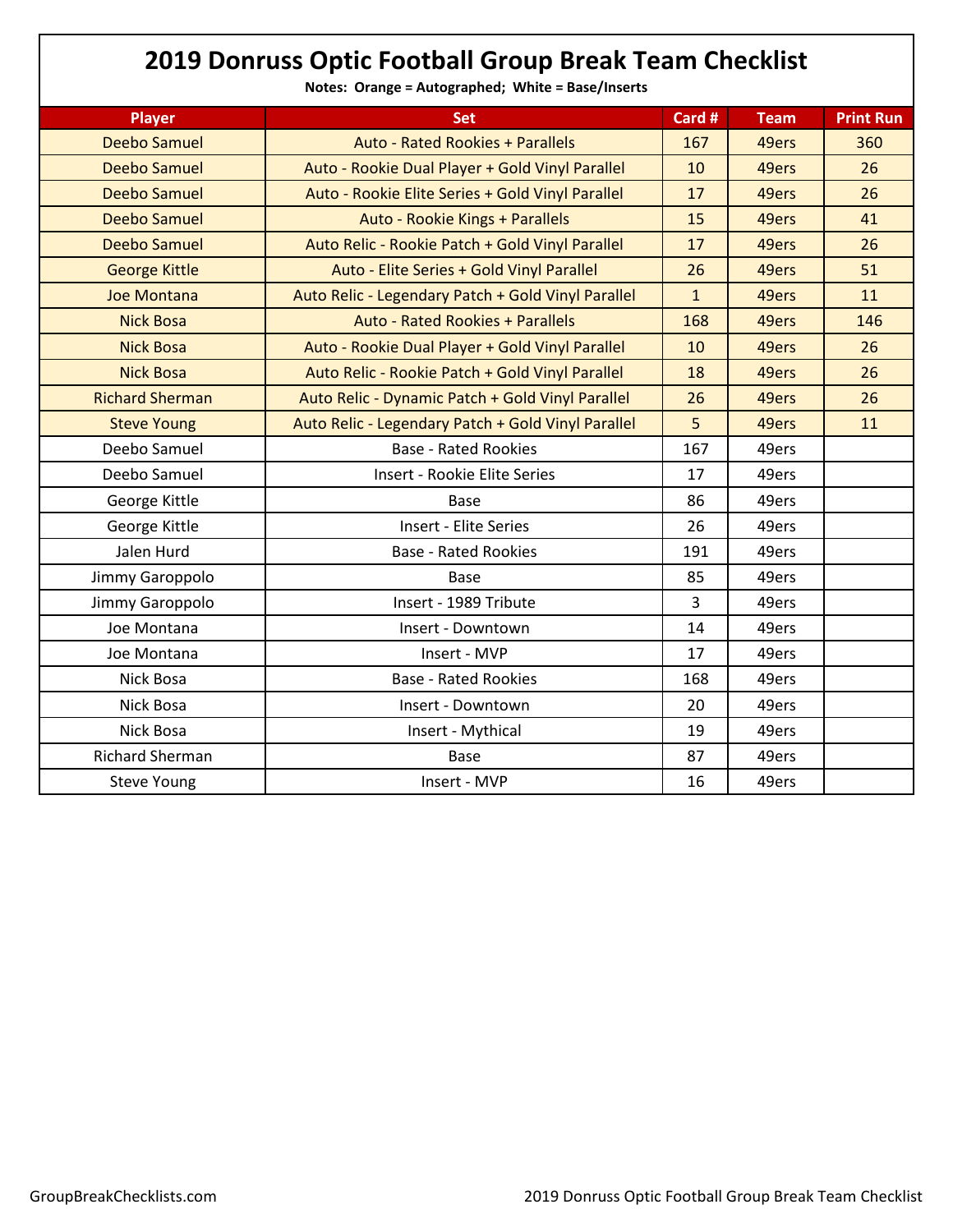| <b>Player</b>            | <b>Set</b>                                         | Card #         | <b>Team</b>  | <b>Print Run</b> |
|--------------------------|----------------------------------------------------|----------------|--------------|------------------|
| <b>David Montgomery</b>  | <b>Auto - Rated Rookies + Parallels</b>            | 161            | <b>Bears</b> | 450              |
| <b>David Montgomery</b>  | Auto - Rookie Dual Player + Gold Vinyl Parallel    | $\overline{3}$ | <b>Bears</b> | 26               |
| <b>David Montgomery</b>  | Auto - Rookie Elite Series + Gold Vinyl Parallel   | 11             | <b>Bears</b> | 26               |
| <b>David Montgomery</b>  | Auto - Rookie Kings + Parallels                    | 11             | <b>Bears</b> | 41               |
| <b>David Montgomery</b>  | Auto Relic - Rookie Patch + Gold Vinyl Parallel    | 11             | <b>Bears</b> | 26               |
| <b>Khalil Mack</b>       | Auto - 1989 Tribute + Gold Vinyl Parallel          | $\overline{2}$ | <b>Bears</b> | 16               |
| <b>Mike Singletary</b>   | Auto Relic - Legendary Patch + Gold Vinyl Parallel | 8              | <b>Bears</b> | 26               |
| <b>Mitchell Trubisky</b> | Auto - 1999 Tribute + Gold Vinyl Parallel          | 5              | <b>Bears</b> | 16               |
| <b>Mitchell Trubisky</b> | Auto - Elite Series + Gold Vinyl Parallel          | 25             | <b>Bears</b> | 16               |
| <b>Mitchell Trubisky</b> | Auto Relic - Dynamic Patch + Gold Vinyl Parallel   | 9              | <b>Bears</b> | 16               |
| <b>Riley Ridley</b>      | <b>Auto - Rated Rookies + Parallels</b>            | 186            | <b>Bears</b> | 146              |
| <b>Riley Ridley</b>      | Auto - Rookie Dual Player + Gold Vinyl Parallel    | $\overline{3}$ | <b>Bears</b> | 26               |
| <b>Riley Ridley</b>      | Auto Relic - Rookie Patch + Gold Vinyl Parallel    | 36             | <b>Bears</b> | 26               |
| David Montgomery         | <b>Base - Rated Rookies</b>                        | 161            | <b>Bears</b> |                  |
| David Montgomery         | Insert - Rookie Elite Series                       | 11             | <b>Bears</b> |                  |
| <b>Khalil Mack</b>       | Base                                               | 18             | <b>Bears</b> |                  |
| <b>Khalil Mack</b>       | Insert - 1989 Tribute                              | $\overline{2}$ | <b>Bears</b> |                  |
| <b>Khalil Mack</b>       | Insert - Downtown                                  | 3              | <b>Bears</b> |                  |
| <b>Khalil Mack</b>       | Insert - Mythical                                  | 5              | <b>Bears</b> |                  |
| Mitchell Trubisky        | <b>Base</b>                                        | 19             | <b>Bears</b> |                  |
| Mitchell Trubisky        | Insert - 1999 Tribute                              | 5              | <b>Bears</b> |                  |
| Mitchell Trubisky        | <b>Insert - Elite Series</b>                       | 25             | <b>Bears</b> |                  |
| <b>Riley Ridley</b>      | <b>Base - Rated Rookies</b>                        | 186            | <b>Bears</b> |                  |
| <b>Tarik Cohen</b>       | <b>Base</b>                                        | 20             | <b>Bears</b> |                  |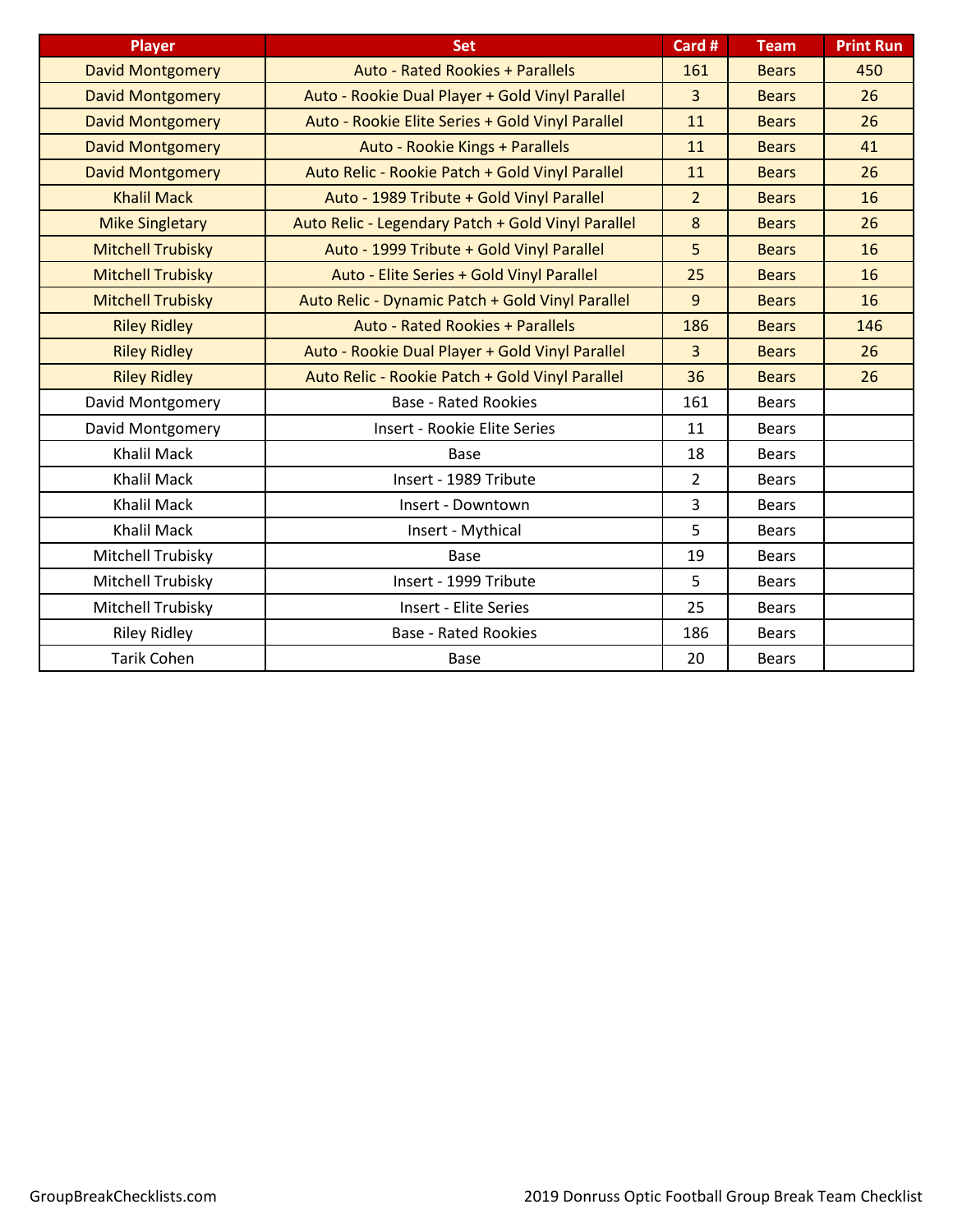| <b>Player</b>            | <b>Set</b>                                        | Card #         | <b>Team</b>    | <b>Print Run</b> |
|--------------------------|---------------------------------------------------|----------------|----------------|------------------|
| A.J. Green               | Auto Relic - Dynamic Patch + Gold Vinyl Parallel  | 10             | <b>Bengals</b> | 26               |
| <b>Drew Sample</b>       | Auto - Rookie + Parallels                         | 125            | <b>Bengals</b> | 360              |
| <b>Joe Mixon</b>         | Auto - Elite Series + Gold Vinyl Parallel         | 8              | <b>Bengals</b> | 51               |
| <b>Rodney Anderson</b>   | Auto - Rookie + Parallels                         | 134            | <b>Bengals</b> | 360              |
| <b>Ryan Finley</b>       | <b>Auto - Rated Rookies + Parallels</b>           | 156            | <b>Bengals</b> | 360              |
| <b>Ryan Finley</b>       | Auto - Rookie Elite Series + Gold Vinyl Parallel  | 6              | <b>Bengals</b> | 26               |
| <b>Ryan Finley</b>       | Auto - Rookie Kings + Parallels                   | 6              | <b>Bengals</b> | 41               |
| <b>Ryan Finley</b>       | Auto - Rookie Triple Player + Gold Vinyl Parallel | $\overline{2}$ | <b>Bengals</b> | 26               |
| <b>Ryan Finley</b>       | Auto Relic - Rookie Patch + Gold Vinyl Parallel   | 6              | <b>Bengals</b> | 26               |
| <b>Trayveon Williams</b> | Auto - Rookie + Parallels                         | 143            | <b>Bengals</b> | 360              |
| A.J. Green               | Base                                              | 23             | <b>Bengals</b> |                  |
| Andy Dalton              | <b>Base</b>                                       | 21             | <b>Bengals</b> |                  |
| Drew Sample              | Base - Rookies                                    | 125            | <b>Bengals</b> |                  |
| Joe Mixon                | Base                                              | 22             | <b>Bengals</b> |                  |
| Joe Mixon                | <b>Insert - Elite Series</b>                      | 8              | <b>Bengals</b> |                  |
| Rodney Anderson          | Base - Rookies                                    | 134            | <b>Bengals</b> |                  |
| Ryan Finley              | <b>Base - Rated Rookies</b>                       | 156            | <b>Bengals</b> |                  |
| Ryan Finley              | Insert - Rookie Elite Series                      | 6              | <b>Bengals</b> |                  |
| <b>Trayveon Williams</b> | Base - Rookies                                    | 143            | <b>Bengals</b> |                  |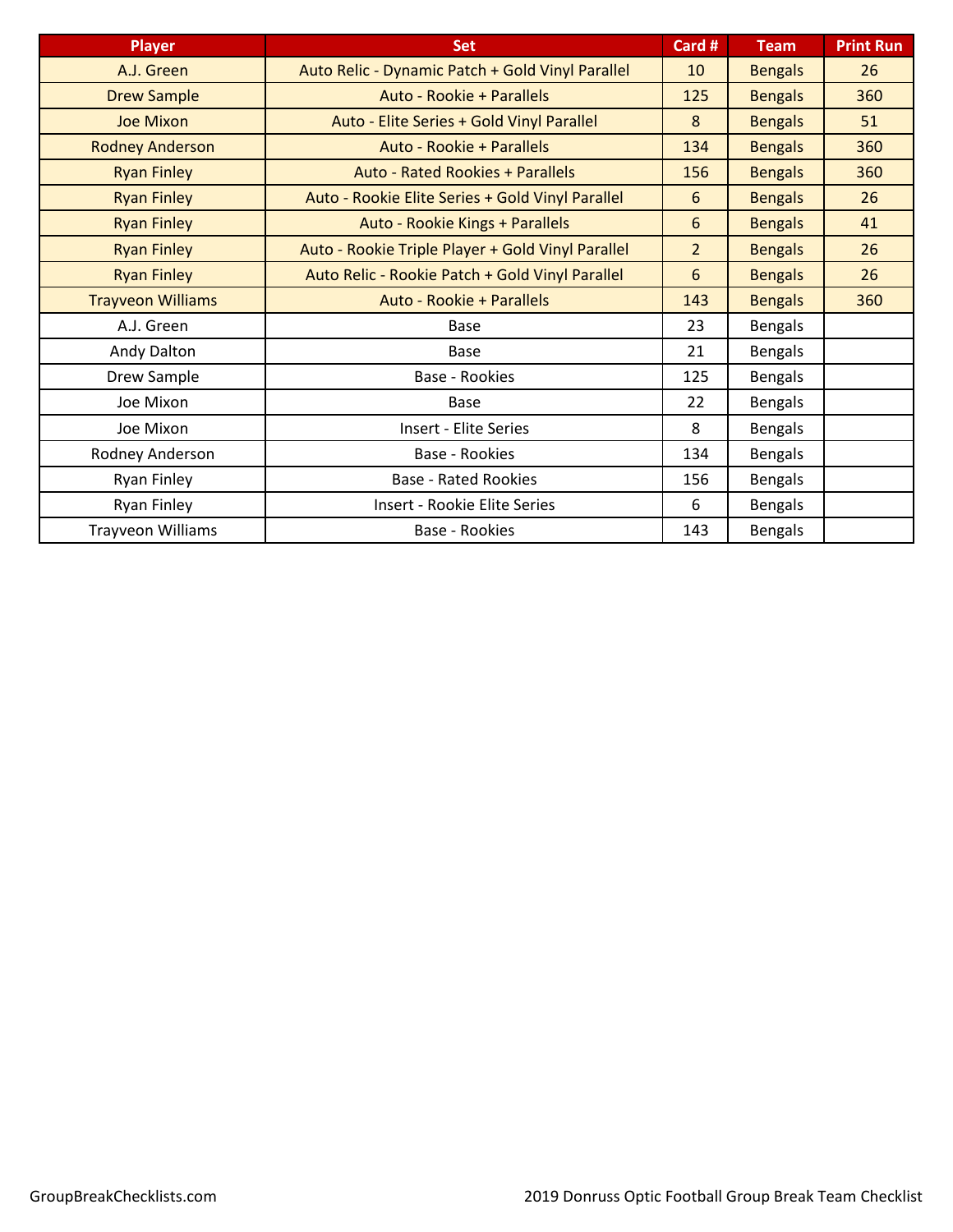| <b>Player</b>           | <b>Set</b>                                       | Card #         | Team         | <b>Print Run</b> |
|-------------------------|--------------------------------------------------|----------------|--------------|------------------|
| <b>Devin Singletary</b> | <b>Auto - Rated Rookies + Parallels</b>          | 178            | <b>Bills</b> | 146              |
| <b>Devin Singletary</b> | Auto Relic - Rookie Patch + Gold Vinyl Parallel  | 28             | <b>Bills</b> | 26               |
| <b>Ed Oliver</b>        | <b>Auto - Rated Rookies + Parallels</b>          | 197            | <b>Bills</b> | 360              |
| <b>Josh Allen</b>       | Auto - 1999 Tribute + Gold Vinyl Parallel        | 14             | <b>Bills</b> | 26               |
| Josh Allen              | Auto Relic - Dynamic Patch + Gold Vinyl Parallel | $\overline{7}$ | <b>Bills</b> | 26               |
| <b>Tyree Jackson</b>    | Auto - Rookie + Parallels                        | 133            | <b>Bills</b> | 360              |
| Devin Singletary        | <b>Base - Rated Rookies</b>                      | 178            | <b>Bills</b> |                  |
| Ed Oliver               | <b>Base - Rated Rookies</b>                      | 197            | <b>Bills</b> |                  |
| Josh Allen              | Base                                             | 12             | <b>Bills</b> |                  |
| Josh Allen              | Insert - 1999 Tribute                            | 14             | <b>Bills</b> |                  |
| Tyree Jackson           | Base - Rookies                                   | 133            | <b>Bills</b> |                  |
| Zay Jones               | Base                                             | 13             | <b>Bills</b> |                  |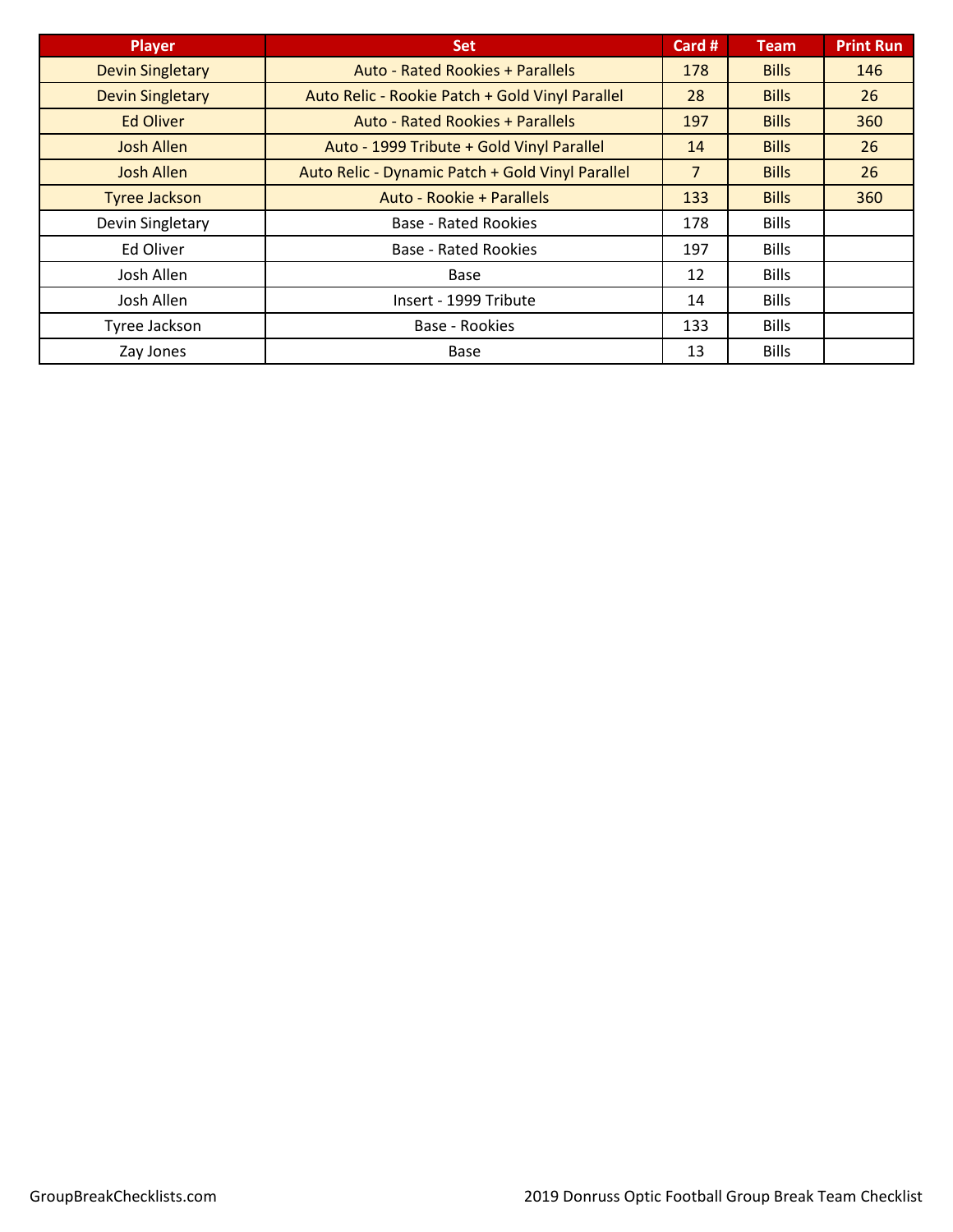| <b>Player</b>           | <b>Set</b>                                       | Card #         | <b>Team</b>    | <b>Print Run</b> |
|-------------------------|--------------------------------------------------|----------------|----------------|------------------|
| <b>Courtland Sutton</b> | Auto Relic - Dynamic Patch + Gold Vinyl Parallel | 12             | <b>Broncos</b> | 26               |
| <b>Drew Lock</b>        | Auto - Rated Rookies + Parallels                 | 153            | <b>Broncos</b> | 425              |
| <b>Drew Lock</b>        | Auto - Rookie Dual Player + Gold Vinyl Parallel  | 5              | <b>Broncos</b> | 26               |
| <b>Drew Lock</b>        | Auto - Rookie Elite Series + Gold Vinyl Parallel | $\overline{3}$ | <b>Broncos</b> | 26               |
| <b>Drew Lock</b>        | Auto - Rookie Kings + Parallels                  | $\overline{3}$ | <b>Broncos</b> | 41               |
| <b>Drew Lock</b>        | Auto Relic - Rookie Patch + Gold Vinyl Parallel  | $\overline{3}$ | <b>Broncos</b> | 26               |
| <b>Juwann Winfree</b>   | Auto - Rookie + Parallels                        | 147            | <b>Broncos</b> | 360              |
| <b>Noah Fant</b>        | <b>Auto - Rated Rookies + Parallels</b>          | 170            | <b>Broncos</b> | 146              |
| <b>Noah Fant</b>        | Auto - Rookie Dual Player + Gold Vinyl Parallel  | $6\phantom{1}$ | <b>Broncos</b> | 26               |
| <b>Noah Fant</b>        | Auto - Rookie Dual Player + Gold Vinyl Parallel  | 5              | <b>Broncos</b> | 26               |
| <b>Noah Fant</b>        | Auto Relic - Rookie Patch + Gold Vinyl Parallel  | 20             | <b>Broncos</b> | 26               |
| <b>Phillip Lindsay</b>  | Auto - Elite Series + Gold Vinyl Parallel        | 16             | <b>Broncos</b> | 51               |
| <b>Phillip Lindsay</b>  | Auto - Power Formulas + Gold Vinyl Parallel      | $\mathbf{1}$   | <b>Broncos</b> | 26               |
| Drew Lock               | <b>Base - Rated Rookies</b>                      | 153            | <b>Broncos</b> |                  |
| Drew Lock               | Insert - Downtown                                | 19             | <b>Broncos</b> |                  |
| Drew Lock               | Insert - Rookie Elite Series                     | 3              | <b>Broncos</b> |                  |
| Joe Flacco              | Base                                             | 33             | <b>Broncos</b> |                  |
| John Elway              | Insert - MVP                                     | 18             | <b>Broncos</b> |                  |
| Juwann Winfree          | Base - Rookies                                   | 147            | <b>Broncos</b> |                  |
| Noah Fant               | <b>Base - Rated Rookies</b>                      | 170            | <b>Broncos</b> |                  |
| Peyton Manning          | Insert - MVP                                     | 5              | <b>Broncos</b> |                  |
| Phillip Lindsay         | Base                                             | 32             | <b>Broncos</b> |                  |
| Phillip Lindsay         | Insert - Downtown                                | $\mathbf{1}$   | <b>Broncos</b> |                  |
| Phillip Lindsay         | <b>Insert - Elite Series</b>                     | 16             | <b>Broncos</b> |                  |
| Phillip Lindsay         | <b>Insert - Power Formulas</b>                   | $\mathbf{1}$   | <b>Broncos</b> |                  |
| <b>Terrell Davis</b>    | Insert - MVP                                     | 13             | <b>Broncos</b> |                  |
| Von Miller              | Base                                             | 31             | <b>Broncos</b> |                  |
| Von Miller              | Insert - 1999 Tribute                            | 15             | <b>Broncos</b> |                  |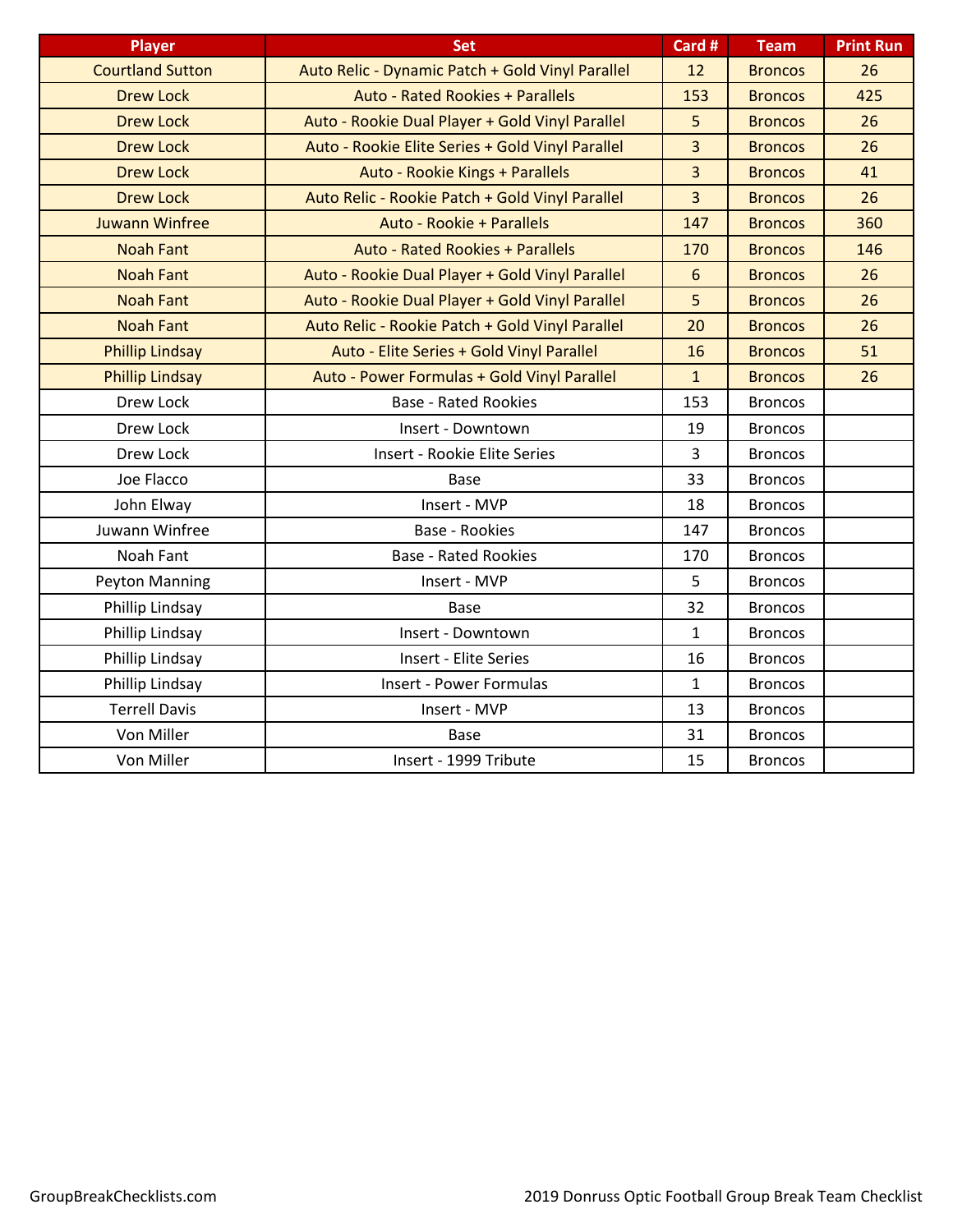| <b>Player</b>          | <b>Set</b>                                       | Card #         | <b>Team</b>   | <b>Print Run</b> |
|------------------------|--------------------------------------------------|----------------|---------------|------------------|
| <b>Baker Mayfield</b>  | Auto - 1999 Tribute + Gold Vinyl Parallel        | $\overline{2}$ | <b>Browns</b> | 16               |
| <b>Baker Mayfield</b>  | Auto - Elite Series + Gold Vinyl Parallel        | 14             | <b>Browns</b> | 16               |
| <b>Baker Mayfield</b>  | Auto Relic - Dynamic Patch + Gold Vinyl Parallel | $\overline{2}$ | <b>Browns</b> | 16               |
| <b>Greedy Williams</b> | Auto - Rookie + Parallels                        | 122            | <b>Browns</b> | 360              |
| <b>Melissa Baker</b>   | Auto - Fans of the Game + Gold Vinyl Parallel    | 3              | <b>Browns</b> | 26               |
| <b>Nick Chubb</b>      | Auto - Power Formulas + Gold Vinyl Parallel      | 5              | <b>Browns</b> | 26               |
| <b>Baker Mayfield</b>  | Base                                             | 24             | <b>Browns</b> |                  |
| <b>Baker Mayfield</b>  | Insert - 1999 Tribute                            | 2              | <b>Browns</b> |                  |
| <b>Baker Mayfield</b>  | <b>Insert - Elite Series</b>                     | 14             | <b>Browns</b> |                  |
| <b>Greedy Williams</b> | Base - Rookies                                   | 122            | <b>Browns</b> |                  |
| Melissa Baker          | Insert - Fans of the Game                        | 3              | <b>Browns</b> |                  |
| <b>Myles Garrett</b>   | <b>Base</b>                                      | 26             | <b>Browns</b> |                  |
| Nick Chubb             | <b>Insert - Power Formulas</b>                   | 5.             | <b>Browns</b> |                  |
| Odell Beckham Jr.      | Base                                             | 25             | <b>Browns</b> |                  |
| Odell Beckham Jr.      | Insert - Downtown                                | 8              | <b>Browns</b> |                  |
| Odell Beckham Jr.      | Insert - Power Formulas                          | 4              | <b>Browns</b> |                  |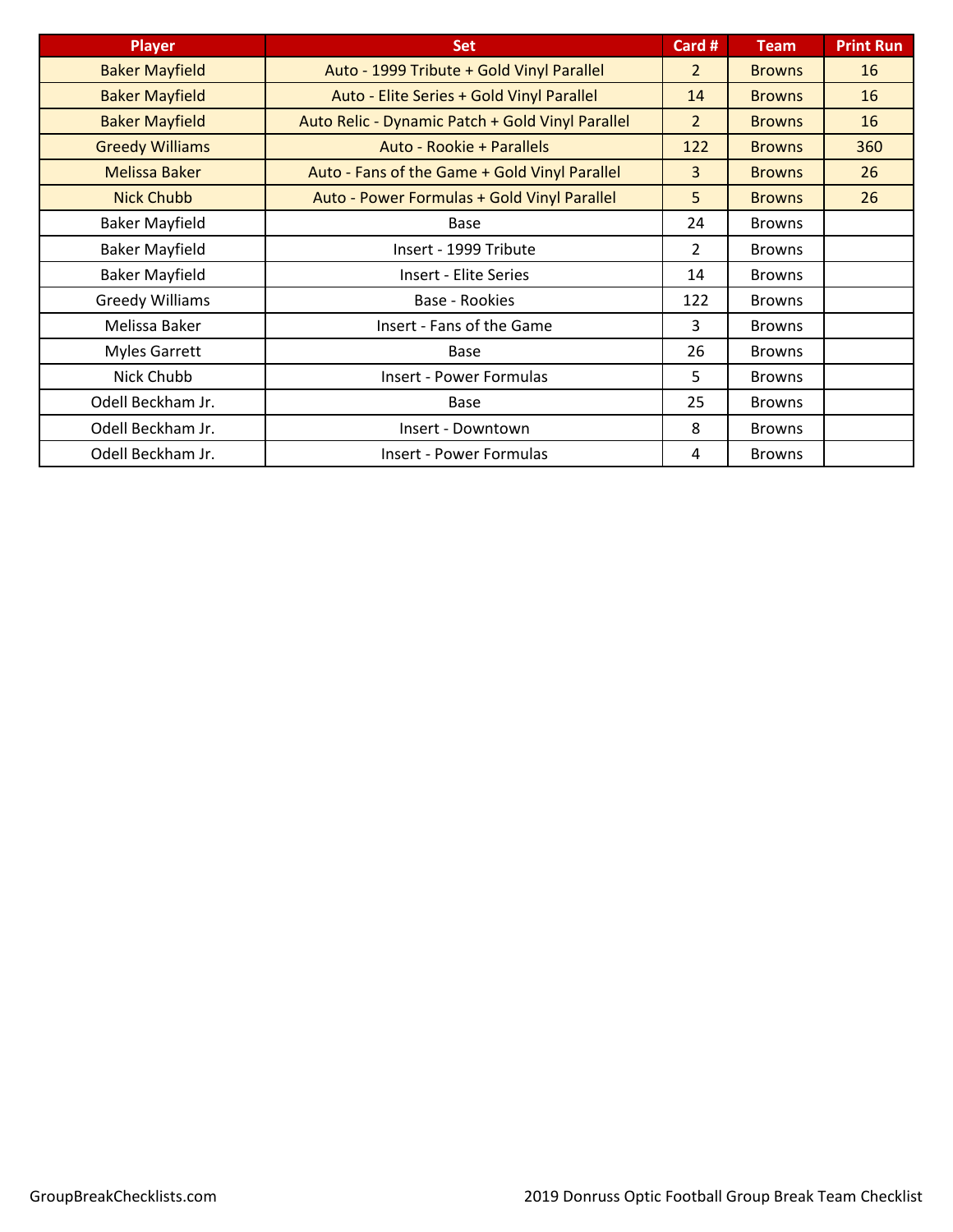| <b>Player</b>       | <b>Set</b>                                       | Card # | <b>Team</b>       | <b>Print Run</b> |
|---------------------|--------------------------------------------------|--------|-------------------|------------------|
| <b>Devin White</b>  | <b>Auto - Rated Rookies + Parallels</b>          | 192    | <b>Buccaneers</b> | 360              |
| Jameis Winston      | Auto - Elite Series + Gold Vinyl Parallel        | 4      | <b>Buccaneers</b> | 16               |
| Jameis Winston      | Auto Relic - Dynamic Patch + Gold Vinyl Parallel | 28     | <b>Buccaneers</b> | 16               |
| Jamel Dean          | Auto - Rookie + Parallels                        | 135    | <b>Buccaneers</b> | 360              |
| <b>Mike Edwards</b> | Auto - Rookie + Parallels                        | 136    | <b>Buccaneers</b> | 360              |
| Devin White         | <b>Base - Rated Rookies</b>                      | 192    | <b>Buccaneers</b> |                  |
| Jameis Winston      | <b>Base</b>                                      | 91     | <b>Buccaneers</b> |                  |
| Jameis Winston      | <b>Insert - Elite Series</b>                     | 4      | <b>Buccaneers</b> |                  |
| Jamel Dean          | Base - Rookies                                   | 135    | <b>Buccaneers</b> |                  |
| Mike Edwards        | Base - Rookies                                   | 136    | <b>Buccaneers</b> |                  |
| Mike Evans          | <b>Base</b>                                      | 92     | <b>Buccaneers</b> |                  |
| O.J. Howard         | Base                                             | 93     | <b>Buccaneers</b> |                  |
| Sean Murphy-Bunting | Base - Rookies                                   | 118    | <b>Buccaneers</b> |                  |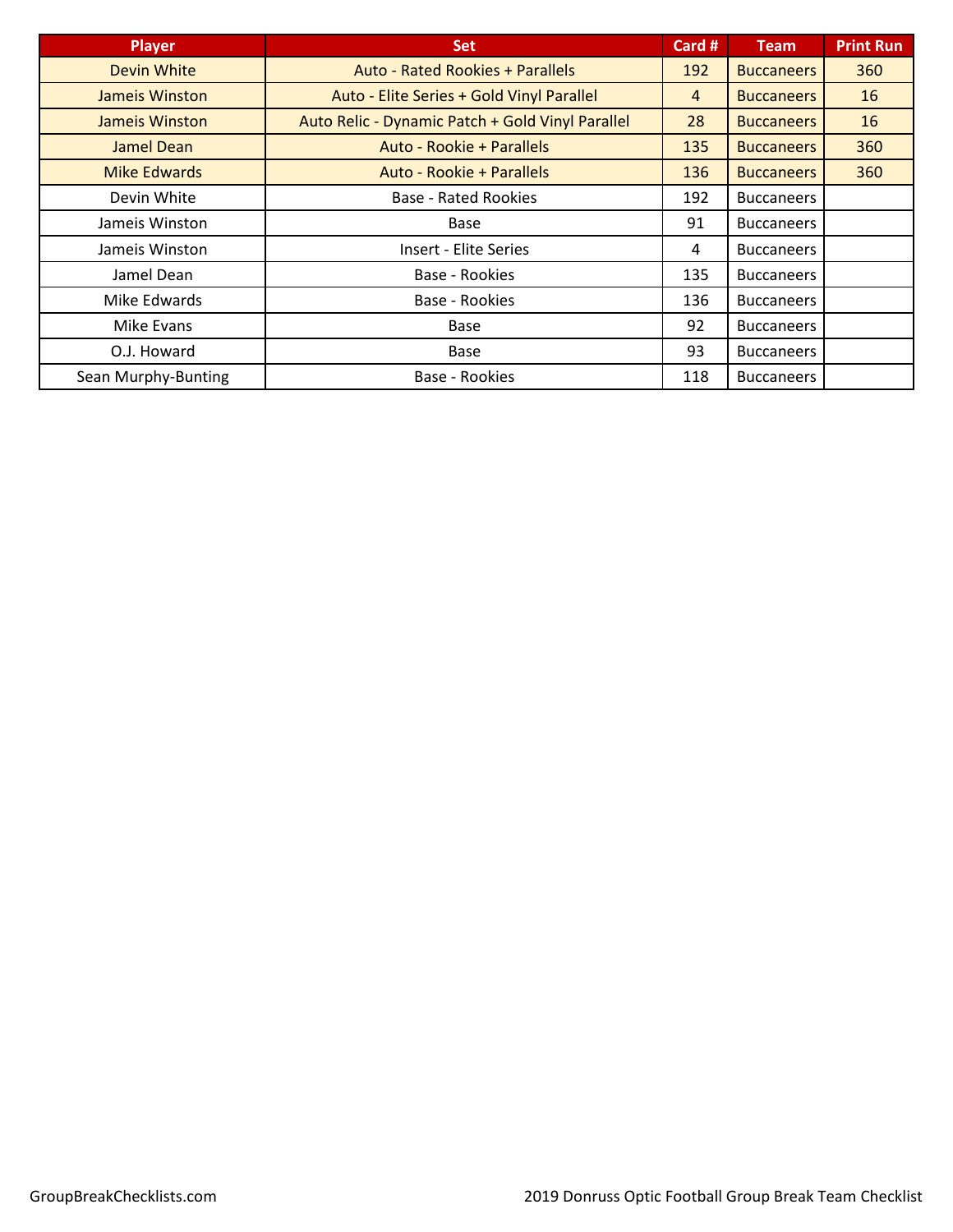| <b>Player</b>        | <b>Set</b>                                        | Card #         | <b>Team</b>      | <b>Print Run</b> |
|----------------------|---------------------------------------------------|----------------|------------------|------------------|
| <b>Andy Isabella</b> | Auto - Rated Rookies + Parallels                  | 176            | <b>Cardinals</b> | 146              |
| Andy Isabella        | Auto - Rookie Triple Player + Gold Vinyl Parallel | $\overline{4}$ | <b>Cardinals</b> | 26               |
| <b>Andy Isabella</b> | Auto Relic - Rookie Patch + Gold Vinyl Parallel   | 26             | <b>Cardinals</b> | 26               |
| <b>Byron Murphy</b>  | Auto - Rookie + Parallels                         | 115            | <b>Cardinals</b> | 300              |
| <b>Hakeem Butler</b> | <b>Auto - Rated Rookies + Parallels</b>           | 166            | <b>Cardinals</b> | 360              |
| <b>Hakeem Butler</b> | Auto - Rookie Elite Series + Gold Vinyl Parallel  | 16             | <b>Cardinals</b> | 26               |
| <b>Hakeem Butler</b> | Auto - Rookie Kings + Parallels                   | 14             | <b>Cardinals</b> | 41               |
| <b>Hakeem Butler</b> | Auto - Rookie Triple Player + Gold Vinyl Parallel | $\overline{4}$ | <b>Cardinals</b> | 26               |
| <b>Hakeem Butler</b> | Auto Relic - Rookie Patch + Gold Vinyl Parallel   | 16             | <b>Cardinals</b> | 26               |
| <b>Kyler Murray</b>  | <b>Auto - Rated Rookies + Parallels</b>           | 152            | <b>Cardinals</b> | 360              |
| <b>Kyler Murray</b>  | Auto - Rookie Dual Player + Gold Vinyl Parallel   | $\mathbf{1}$   | <b>Cardinals</b> | 26               |
| <b>Kyler Murray</b>  | Auto - Rookie Elite Series + Gold Vinyl Parallel  | $\overline{2}$ | <b>Cardinals</b> | 26               |
| <b>Kyler Murray</b>  | Auto - Rookie Kings + Parallels                   | $\overline{2}$ | <b>Cardinals</b> | 41               |
| <b>Kyler Murray</b>  | Auto - Rookie Triple Player + Gold Vinyl Parallel | $\mathbf{1}$   | <b>Cardinals</b> | 26               |
| <b>Kyler Murray</b>  | Auto - Rookie Triple Player + Gold Vinyl Parallel | $\overline{4}$ | <b>Cardinals</b> | 26               |
| <b>Kyler Murray</b>  | Auto Relic - Rookie Patch + Gold Vinyl Parallel   | $\overline{2}$ | <b>Cardinals</b> | 26               |
| <b>Zach Allen</b>    | Auto - Rookie + Parallels                         | 150            | <b>Cardinals</b> | 360              |
| Andy Isabella        | <b>Base - Rated Rookies</b>                       | 176            | Cardinals        |                  |
| <b>Byron Murphy</b>  | <b>Base - Rookies</b>                             | 115            | Cardinals        |                  |
| David Johnson        | Base                                              | 5              | Cardinals        |                  |
| Hakeem Butler        | <b>Base - Rated Rookies</b>                       | 166            | Cardinals        |                  |
| Hakeem Butler        | Insert - Rookie Elite Series                      | 16             | Cardinals        |                  |
| Kyler Murray         | <b>Base - Rated Rookies</b>                       | 152            | Cardinals        |                  |
| Kyler Murray         | Insert - Downtown                                 | 16             | Cardinals        |                  |
| Kyler Murray         | Insert - Mythical                                 | 17             | Cardinals        |                  |
| Kyler Murray         | Insert - Rookie Elite Series                      | $\overline{2}$ | Cardinals        |                  |
| Larry Fitzgerald     | Base                                              | $\overline{4}$ | Cardinals        |                  |
| Larry Fitzgerald     | Insert - 1989 Tribute                             | 9              | Cardinals        |                  |
| <b>Terrell Suggs</b> | Base                                              | 100            | Cardinals        |                  |
| Zach Allen           | <b>Base - Rookies</b>                             | 150            | Cardinals        |                  |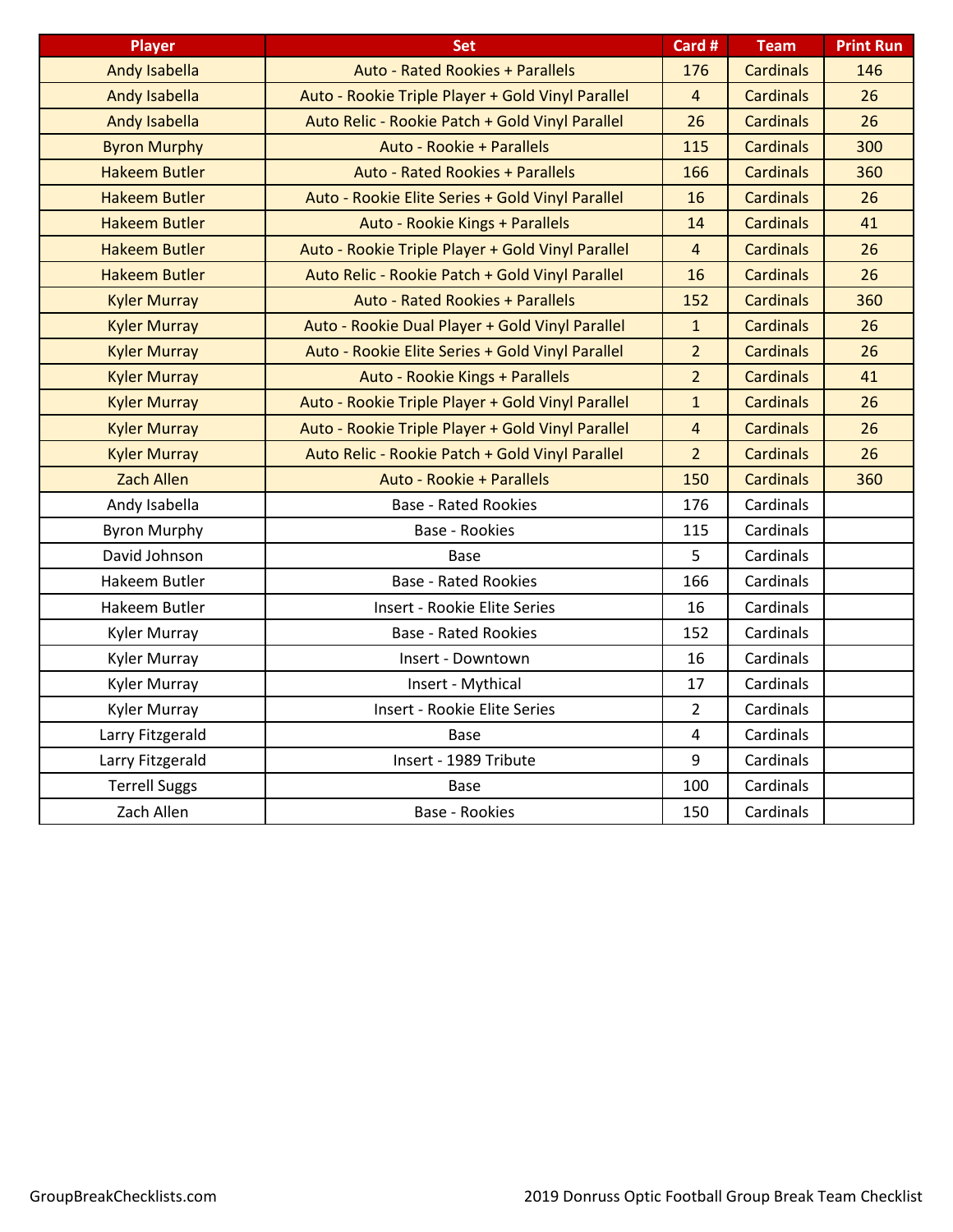| <b>Player</b>            | <b>Set</b>                                       | Card # | <b>Team</b>     | <b>Print Run</b> |
|--------------------------|--------------------------------------------------|--------|-----------------|------------------|
| <b>Easton Stick</b>      | <b>Auto - Rated Rookies + Parallels</b>          | 189    | <b>Chargers</b> | 360              |
| <b>Easton Stick</b>      | Auto - Rookie Elite Series + Gold Vinyl Parallel | 14     | <b>Chargers</b> | 26               |
| <b>Easton Stick</b>      | Auto - Rookie Kings + Parallels                  | 10     | <b>Chargers</b> | 41               |
| <b>Easton Stick</b>      | Auto Relic - Rookie Patch + Gold Vinyl Parallel  | 39     | <b>Chargers</b> | 26               |
| <b>Melvin Gordon III</b> | Auto - Elite Series + Gold Vinyl Parallel        | 22     | <b>Chargers</b> | 26               |
| <b>Philip Rivers</b>     | Auto Relic - Dynamic Patch + Gold Vinyl Parallel | 19     | <b>Chargers</b> | 16               |
| <b>Easton Stick</b>      | <b>Base - Rated Rookies</b>                      | 189    | Chargers        |                  |
| <b>Easton Stick</b>      | Insert - Rookie Elite Series                     | 14     | Chargers        |                  |
| Joey Bosa                | <b>Base</b>                                      | 52     | Chargers        |                  |
| Keenan Allen             | <b>Base</b>                                      | 51     | Chargers        |                  |
| LaDainian Tomlinson      | Insert - MVP                                     | 8      | Chargers        |                  |
| Melvin Gordon III        | <b>Base</b>                                      | 50     | Chargers        |                  |
| Melvin Gordon III        | <b>Insert - Elite Series</b>                     | 22     | Chargers        |                  |
| Nasir Adderley           | Base - Rookies                                   | 128    | Chargers        |                  |
| <b>Philip Rivers</b>     | <b>Base</b>                                      | 49     | Chargers        |                  |
| <b>Philip Rivers</b>     | Insert - Downtown                                | 9      | Chargers        |                  |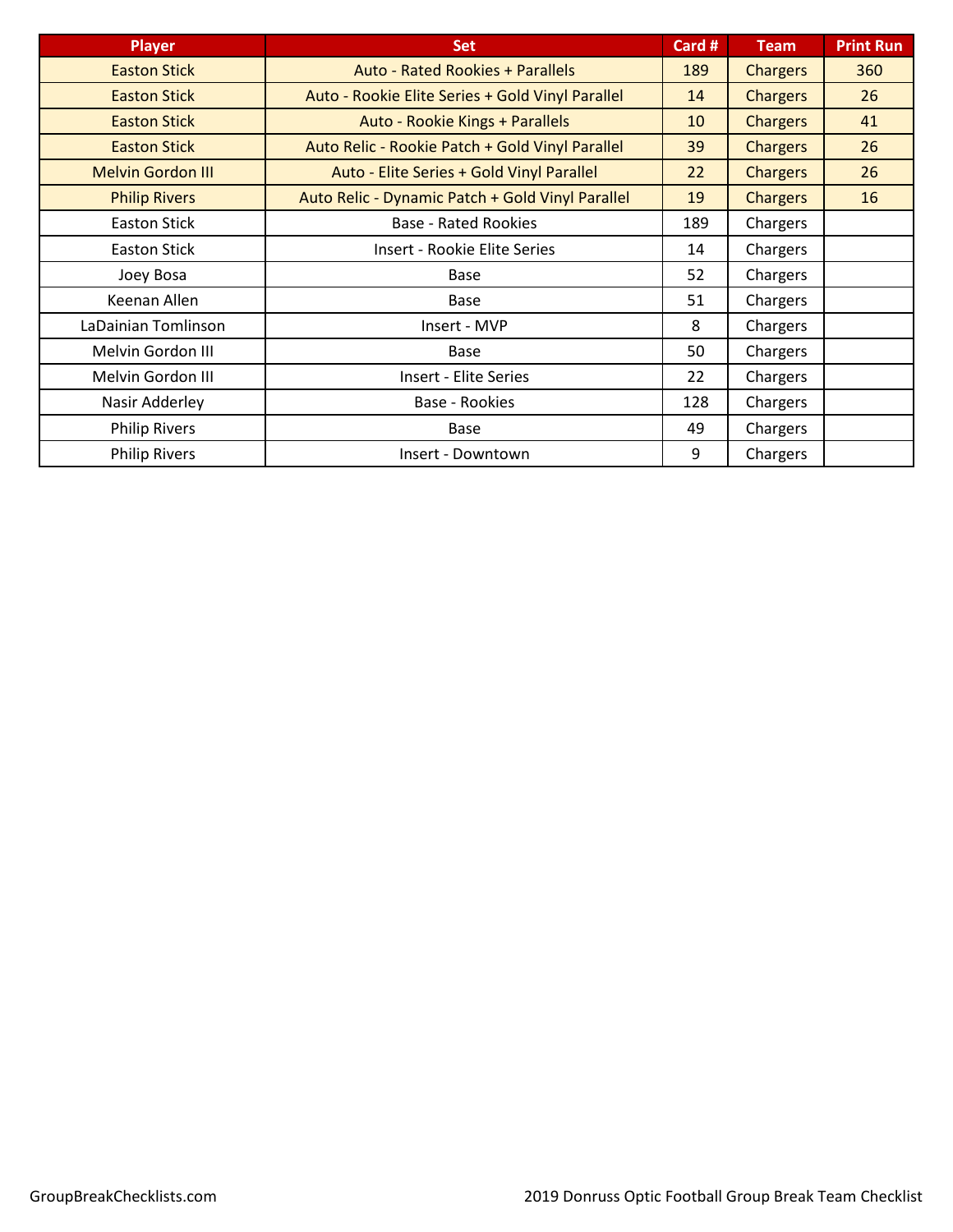| <b>Player</b>             | <b>Set</b>                                         | Card #         | <b>Team</b>   | <b>Print Run</b> |
|---------------------------|----------------------------------------------------|----------------|---------------|------------------|
| Len Dawson                | Auto Relic - Legendary Patch + Gold Vinyl Parallel | $\overline{7}$ | <b>Chiefs</b> | 26               |
| Mecole Hardman Jr.        | <b>Auto - Rated Rookies + Parallels</b>            | 175            | <b>Chiefs</b> | 360              |
| Mecole Hardman Jr.        | Auto - Rookie Elite Series + Gold Vinyl Parallel   | 22             | <b>Chiefs</b> | 26               |
| Mecole Hardman Jr.        | Auto - Rookie Kings + Parallels                    | 20             | <b>Chiefs</b> | 41               |
| Mecole Hardman Jr.        | Auto Relic - Rookie Patch + Gold Vinyl Parallel    | 25             | <b>Chiefs</b> | 26               |
| <b>Patrick Mahomes II</b> | Auto - 1989 Tribute + Gold Vinyl Parallel          | $\overline{4}$ | <b>Chiefs</b> | 16               |
| <b>Patrick Mahomes II</b> | Auto - 1999 Tribute + Gold Vinyl Parallel          | $\overline{9}$ | <b>Chiefs</b> | 16               |
| <b>Patrick Mahomes II</b> | Auto - Elite Series + Gold Vinyl Parallel          | 23             | <b>Chiefs</b> | 16               |
| <b>Patrick Mahomes II</b> | Auto Relic - Dynamic Patch + Gold Vinyl Parallel   | $\mathbf{1}$   | <b>Chiefs</b> | 16               |
| <b>Tony Gonzalez</b>      | Auto Relic - Legendary Patch + Gold Vinyl Parallel | 13             | <b>Chiefs</b> | 16               |
| <b>Juan Thornhill</b>     | Base - Rookies                                     | 130            | Chiefs        |                  |
| LeSean McCoy              | Base                                               | 14             | Chiefs        |                  |
| LeSean McCoy              | <b>Insert - Elite Series</b>                       | $\overline{2}$ | Chiefs        |                  |
| Mecole Hardman Jr.        | <b>Base - Rated Rookies</b>                        | 175            | Chiefs        |                  |
| Mecole Hardman Jr.        | Insert - Rookie Elite Series                       | 22             | Chiefs        |                  |
| <b>Patrick Mahomes II</b> | <b>Base</b>                                        | $\mathbf{1}$   | Chiefs        |                  |
| <b>Patrick Mahomes II</b> | Insert - 1989 Tribute                              | 4              | Chiefs        |                  |
| <b>Patrick Mahomes II</b> | Insert - 1999 Tribute                              | 9              | Chiefs        |                  |
| <b>Patrick Mahomes II</b> | <b>Insert - Elite Series</b>                       | 23             | Chiefs        |                  |
| <b>Patrick Mahomes II</b> | Insert - MVP                                       | $\mathbf{1}$   | Chiefs        |                  |
| <b>Patrick Mahomes II</b> | Insert - Mythical                                  | $\mathbf{1}$   | Chiefs        |                  |
| <b>Travis Kelce</b>       | <b>Base</b>                                        | $\overline{2}$ | Chiefs        |                  |
| <b>Tyreek Hill</b>        | <b>Base</b>                                        | 3              | Chiefs        |                  |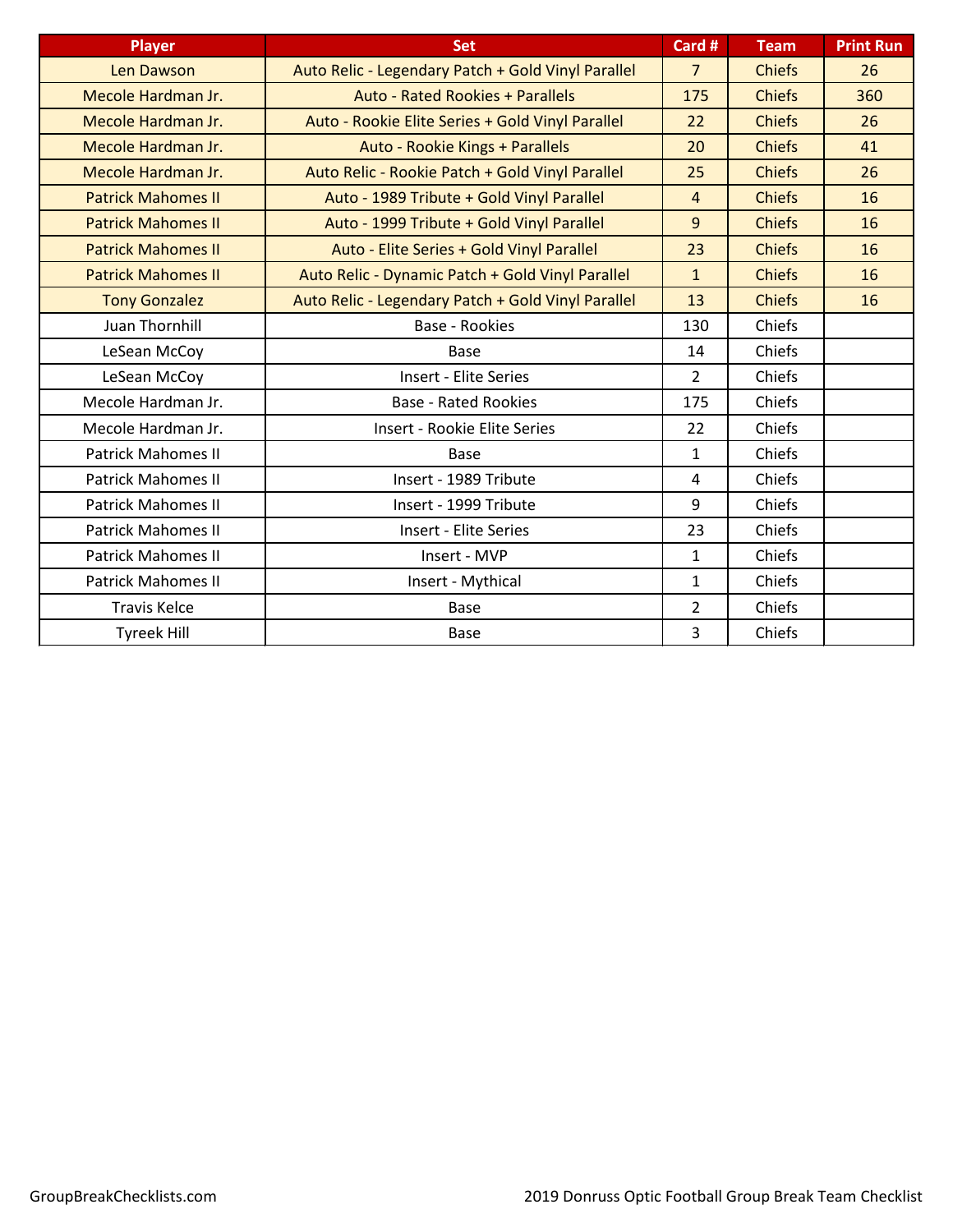| <b>Player</b>          | <b>Set</b>                                       | Card # | <b>Team</b>  | <b>Print Run</b> |
|------------------------|--------------------------------------------------|--------|--------------|------------------|
| <b>Andrew Luck</b>     | Auto - 1999 Tribute + Gold Vinyl Parallel        | 11     | <b>Colts</b> | 16               |
| <b>Andrew Luck</b>     | Auto Relic - Dynamic Patch + Gold Vinyl Parallel | 16     | <b>Colts</b> | 16               |
| <b>Ben Banogu</b>      | Auto - Rookie + Parallels                        | 124    | <b>Colts</b> | 360              |
| <b>Parris Campbell</b> | <b>Auto - Rated Rookies + Parallels</b>          | 165    | <b>Colts</b> | 360              |
| <b>Parris Campbell</b> | Auto - Rookie Elite Series + Gold Vinyl Parallel | 15     | <b>Colts</b> | 26               |
| <b>Parris Campbell</b> | Auto - Rookie Kings + Parallels                  | 13     | <b>Colts</b> | 41               |
| <b>Parris Campbell</b> | Auto Relic - Rookie Patch + Gold Vinyl Parallel  | 15     | <b>Colts</b> | 26               |
| <b>Rock Ya-Sin</b>     | Auto - Rookie + Parallels                        | 116    | <b>Colts</b> | 360              |
| Andrew Luck            | Base                                             | 43     | Colts        |                  |
| Andrew Luck            | Insert - 1999 Tribute                            | 11     | Colts        |                  |
| <b>Andrew Luck</b>     | Insert - Downtown                                | 6      | Colts        |                  |
| Ben Banogu             | Base - Rookies                                   | 124    | Colts        |                  |
| Darius Leonard         | <b>Base</b>                                      | 44     | Colts        |                  |
| Parris Campbell        | <b>Base - Rated Rookies</b>                      | 165    | Colts        |                  |
| Parris Campbell        | Insert - Rookie Elite Series                     | 15     | Colts        |                  |
| Peyton Manning         | Insert - MVP                                     | 6      | Colts        |                  |
| Peyton Manning         | Insert - Mythical                                | 11     | Colts        |                  |
| Rock Ya-Sin            | Base - Rookies                                   | 116    | Colts        |                  |
| T.Y. Hilton            | <b>Base</b>                                      | 45     | Colts        |                  |
| T.Y. Hilton            | <b>Insert - Elite Series</b>                     | 28     | Colts        |                  |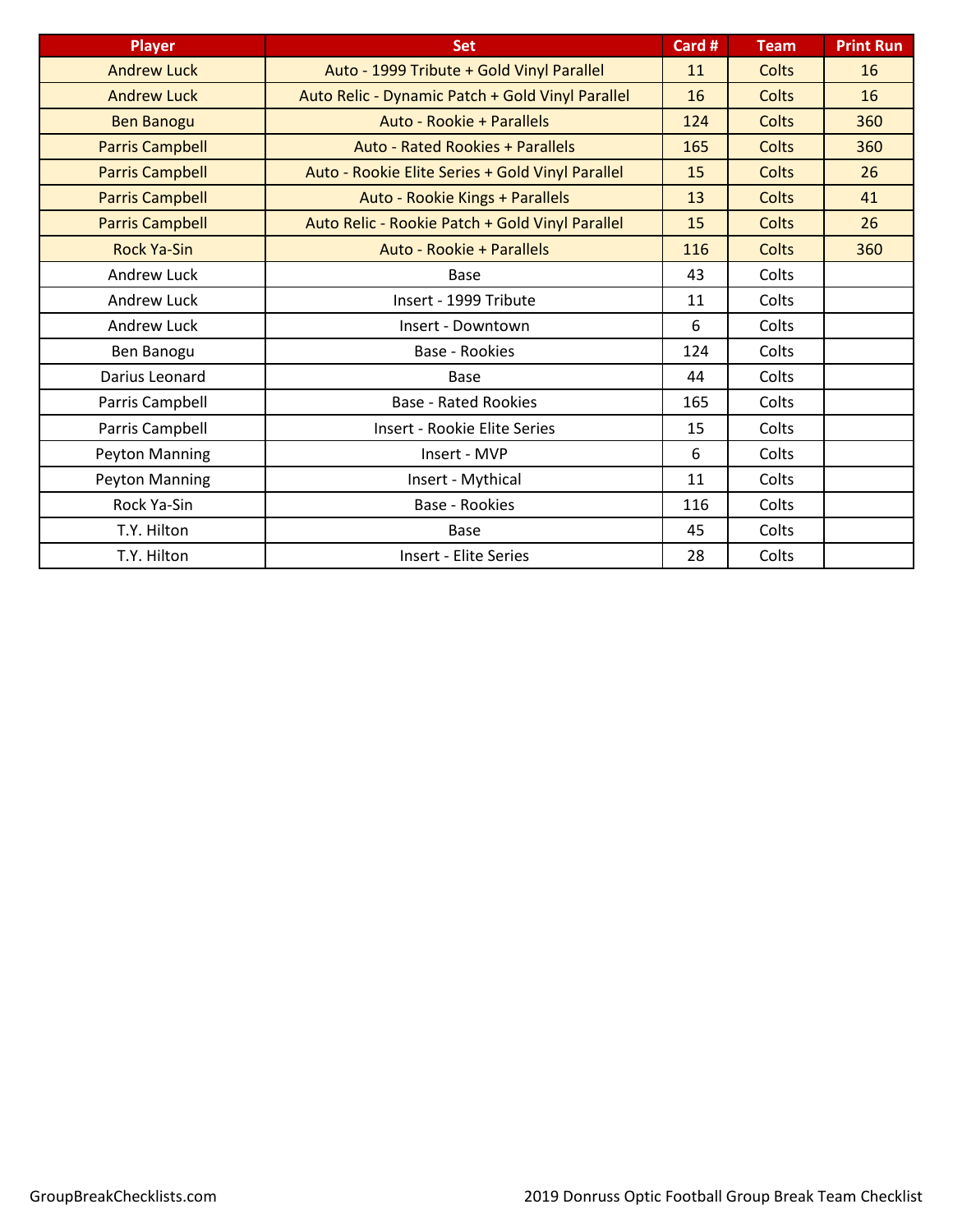| <b>Player</b>            | <b>Set</b>                                       | Card #       | <b>Team</b>    | <b>Print Run</b> |
|--------------------------|--------------------------------------------------|--------------|----------------|------------------|
| <b>Amari Cooper</b>      | Auto - 1999 Tribute + Gold Vinyl Parallel        | 12           | <b>Cowboys</b> | 26               |
| <b>Ezekiel Elliott</b>   | Auto - 1989 Tribute + Gold Vinyl Parallel        | $\mathbf{1}$ | <b>Cowboys</b> | 16               |
| <b>Ezekiel Elliott</b>   | Auto - Power Formulas + Gold Vinyl Parallel      | 13           | <b>Cowboys</b> | 16               |
| <b>Tony Pollard</b>      | <b>Auto - Rated Rookies + Parallels</b>          | 187          | <b>Cowboys</b> | 450              |
| <b>Tony Pollard</b>      | Auto - Rookie Elite Series + Gold Vinyl Parallel | 10           | <b>Cowboys</b> | 26               |
| <b>Tony Pollard</b>      | Auto Relic - Rookie Patch + Gold Vinyl Parallel  | 37           | Cowboys        | 26               |
| <b>Trysten Hill</b>      | Auto - Rookie + Parallels                        | 127          | <b>Cowboys</b> | 360              |
| Amari Cooper             | Base                                             | 29           | Cowboys        |                  |
| Amari Cooper             | Insert - 1999 Tribute                            | 12           | Cowboys        |                  |
| Dak Prescott             | Base                                             | 27           | Cowboys        |                  |
| Dak Prescott             | Insert - Downtown                                | 10           | Cowboys        |                  |
| Dak Prescott             | <b>Insert - Elite Series</b>                     | 10           | Cowboys        |                  |
| <b>DeMarcus Lawrence</b> | <b>Base</b>                                      | 30           | Cowboys        |                  |
| <b>Emmitt Smith</b>      | Insert - Mythical                                | 15           | Cowboys        |                  |
| <b>Ezekiel Elliott</b>   | Base                                             | 28           | Cowboys        |                  |
| <b>Ezekiel Elliott</b>   | Insert - 1989 Tribute                            | $\mathbf{1}$ | Cowboys        |                  |
| <b>Ezekiel Elliott</b>   | Insert - Mythical                                | 3            | Cowboys        |                  |
| <b>Ezekiel Elliott</b>   | <b>Insert - Power Formulas</b>                   | 13           | Cowboys        |                  |
| <b>Tony Pollard</b>      | <b>Base - Rated Rookies</b>                      | 187          | Cowboys        |                  |
| <b>Tony Pollard</b>      | <b>Insert - Rookie Elite Series</b>              | 10           | Cowboys        |                  |
| <b>Trysten Hill</b>      | <b>Base - Rookies</b>                            | 127          | Cowboys        |                  |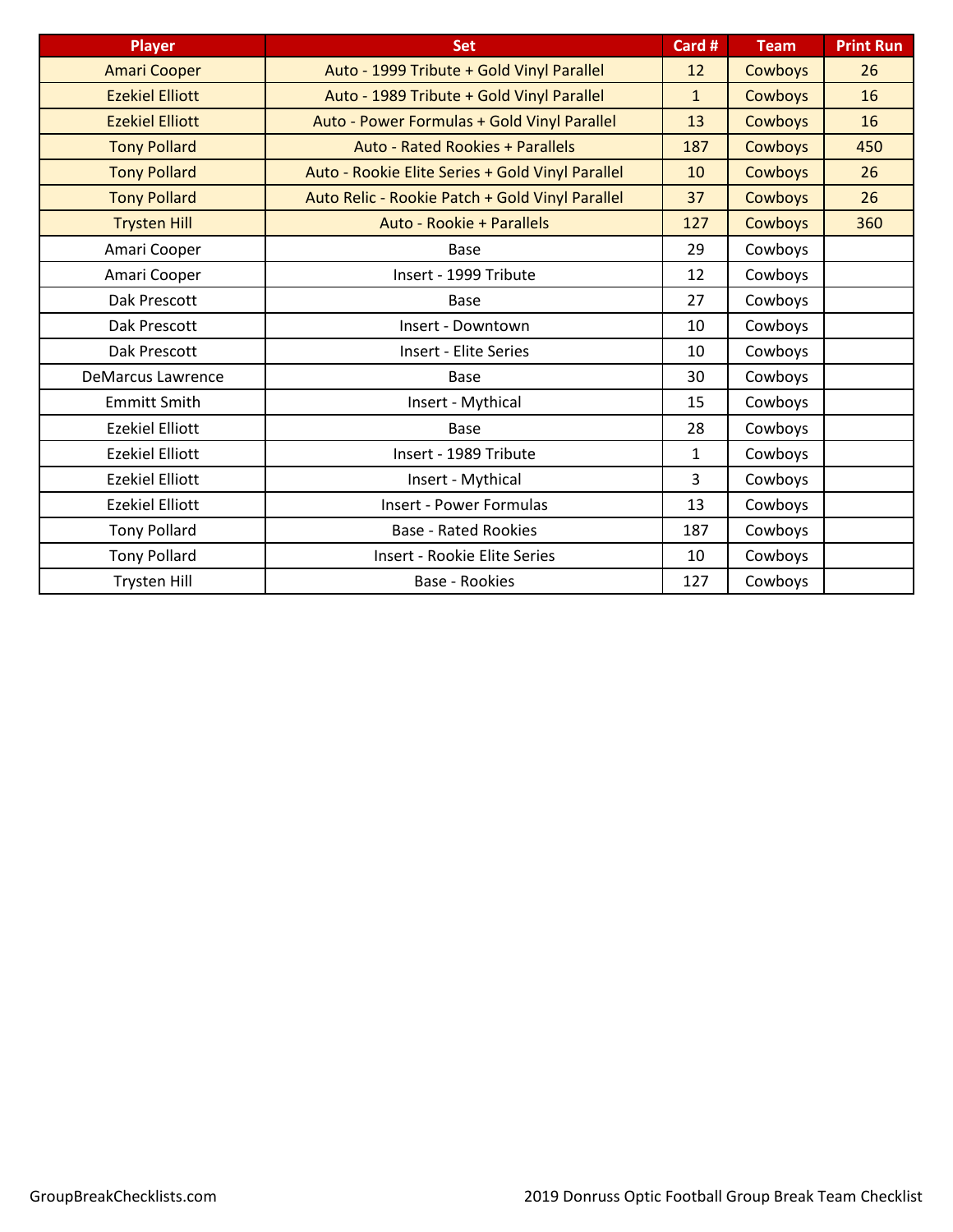| <b>Player</b>            | <b>Set</b>                                         | Card # | <b>Team</b>     | <b>Print Run</b> |
|--------------------------|----------------------------------------------------|--------|-----------------|------------------|
| <b>Christian Wilkins</b> | Auto - Rookie + Parallels                          | 105    | <b>Dolphins</b> | 360              |
| Dan Marino               | Auto Relic - Legendary Patch + Gold Vinyl Parallel | 4      | <b>Dolphins</b> | 11               |
| <b>Jason Taylor</b>      | Auto Relic - Legendary Patch + Gold Vinyl Parallel | 6      | <b>Dolphins</b> | 26               |
| <b>Josh Rosen</b>        | Auto - Elite Series + Gold Vinyl Parallel          | 13     | <b>Dolphins</b> | 26               |
| <b>Myles Gaskin</b>      | Auto - Rookie + Parallels                          | 131    | <b>Dolphins</b> | 360              |
| <b>Chandler Cox</b>      | Base - Rookies                                     | 132    | <b>Dolphins</b> |                  |
| <b>Christian Wilkins</b> | Base - Rookies                                     | 105    | <b>Dolphins</b> |                  |
| Dan Marino               | Insert - Downtown                                  | 11     | <b>Dolphins</b> |                  |
| Dan Marino               | Insert - MVP                                       | 20     | <b>Dolphins</b> |                  |
| Josh Rosen               | <b>Base</b>                                        | 57     | <b>Dolphins</b> |                  |
| Josh Rosen               | <b>Insert - Elite Series</b>                       | 13     | <b>Dolphins</b> |                  |
| Kenyan Drake             | Base                                               | 59     | <b>Dolphins</b> |                  |
| Myles Gaskin             | Base - Rookies                                     | 131    | <b>Dolphins</b> |                  |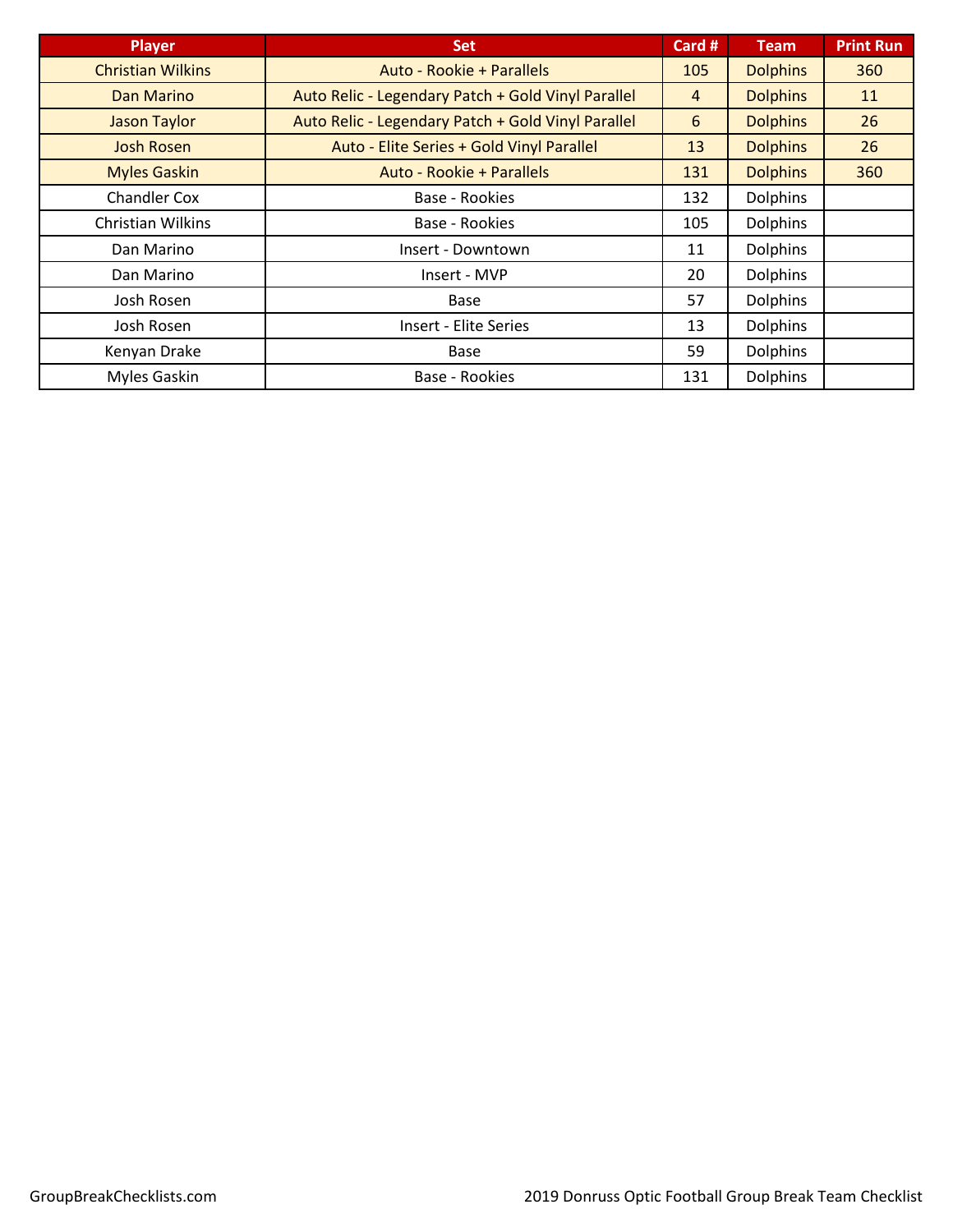| <b>Player</b>             | <b>Set</b>                                         | Card # | <b>Team</b>   | <b>Print Run</b> |
|---------------------------|----------------------------------------------------|--------|---------------|------------------|
| <b>Carson Wentz</b>       | Auto - 1999 Tribute + Gold Vinyl Parallel          | 13     | <b>Eagles</b> | 16               |
| <b>Carson Wentz</b>       | Auto Relic - Dynamic Patch + Gold Vinyl Parallel   | 25     | <b>Eagles</b> | 16               |
| J.J. Arcega-Whiteside     | <b>Auto - Rated Rookies + Parallels</b>            | 173    | <b>Eagles</b> | 450              |
| J.J. Arcega-Whiteside     | Auto - Rookie Dual Player + Gold Vinyl Parallel    | 9      | <b>Eagles</b> | 26               |
| J.J. Arcega-Whiteside     | Auto - Rookie Elite Series + Gold Vinyl Parallel   | 8      | <b>Eagles</b> | 26               |
| J.J. Arcega-Whiteside     | Auto - Rookie Kings + Parallels                    | 18     | <b>Eagles</b> | 41               |
| J.J. Arcega-Whiteside     | Auto Relic - Rookie Patch + Gold Vinyl Parallel    | 23     | <b>Eagles</b> | 26               |
| <b>Miles Sanders</b>      | <b>Auto - Rated Rookies + Parallels</b>            | 172    | <b>Eagles</b> | 146              |
| <b>Miles Sanders</b>      | Auto - Rookie Dual Player + Gold Vinyl Parallel    | 9      | <b>Eagles</b> | 26               |
| <b>Miles Sanders</b>      | Auto Relic - Rookie Patch + Gold Vinyl Parallel    | 22     | <b>Eagles</b> | 26               |
| <b>Randall Cunningham</b> | Auto Relic - Legendary Patch + Gold Vinyl Parallel | 12     | <b>Eagles</b> | 26               |
| Alshon Jeffery            | Base                                               | 79     | Eagles        |                  |
| Alshon Jeffery            | <b>Insert - Elite Series</b>                       | 12     | Eagles        |                  |
| <b>Brian Dawkins</b>      | Insert - Downtown                                  | 13     | Eagles        |                  |
| Carson Wentz              | Base                                               | 78     | Eagles        |                  |
| <b>Carson Wentz</b>       | Insert - 1999 Tribute                              | 13     | Eagles        |                  |
| Clayton Thorson           | <b>Base - Rated Rookies</b>                        | 200    | Eagles        |                  |
| <b>Fletcher Cox</b>       | Base                                               | 80     | Eagles        |                  |
| J.J. Arcega-Whiteside     | <b>Base - Rated Rookies</b>                        | 173    | Eagles        |                  |
| J.J. Arcega-Whiteside     | Insert - Rookie Elite Series                       | 8      | Eagles        |                  |
| <b>Miles Sanders</b>      | <b>Base - Rated Rookies</b>                        | 172    | Eagles        |                  |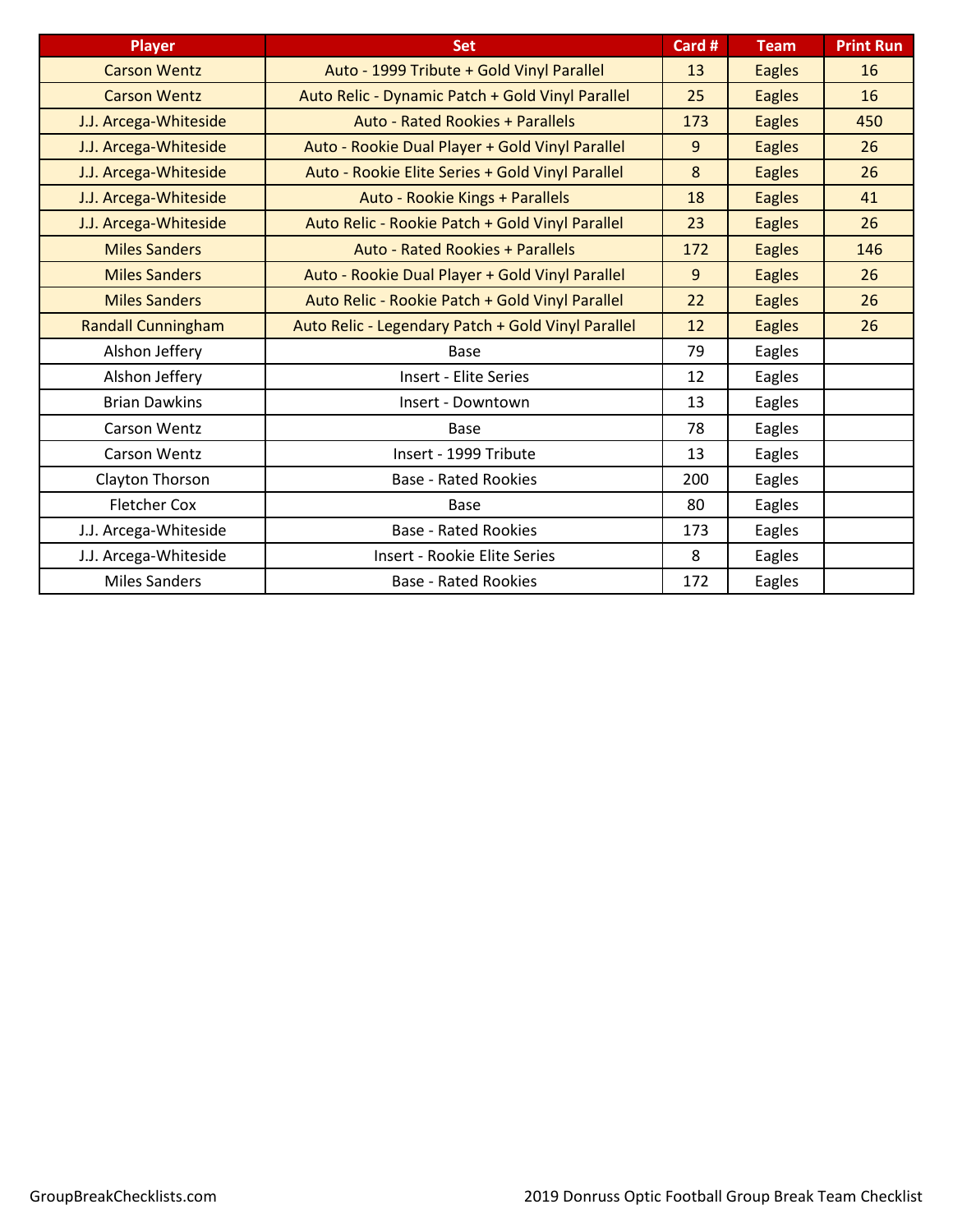| <b>Player</b>         | <b>Set</b>                                         | Card # | <b>Team</b>    | <b>Print Run</b> |
|-----------------------|----------------------------------------------------|--------|----------------|------------------|
| <b>Matt Ryan</b>      | Auto - Elite Series + Gold Vinyl Parallel          | 24     | <b>Falcons</b> | 16               |
| <b>Matt Ryan</b>      | Auto Relic - Dynamic Patch + Gold Vinyl Parallel   | 5      | <b>Falcons</b> | 16               |
| <b>Michael Vick</b>   | Auto Relic - Legendary Patch + Gold Vinyl Parallel | 9      | <b>Falcons</b> | 26               |
| <b>Qadree Ollison</b> | <b>Auto - Rated Rookies + Parallels</b>            | 199    | <b>Falcons</b> | 360              |
| Calvin Ridley         | <b>Base</b>                                        | 7      | <b>Falcons</b> |                  |
| Julio Jones           | <b>Base</b>                                        | 8      | Falcons        |                  |
| Julio Jones           | Insert - 1989 Tribute                              | 8      | Falcons        |                  |
| Julio Jones           | Insert - Mythical                                  | 6      | Falcons        |                  |
| Matt Ryan             | Base                                               | 6      | Falcons        |                  |
| Matt Ryan             | <b>Insert - Elite Series</b>                       | 24     | Falcons        |                  |
| Matt Ryan             | Insert - MVP                                       | 10     | Falcons        |                  |
| Qadree Ollison        | <b>Base - Rated Rookies</b>                        | 199    | Falcons        |                  |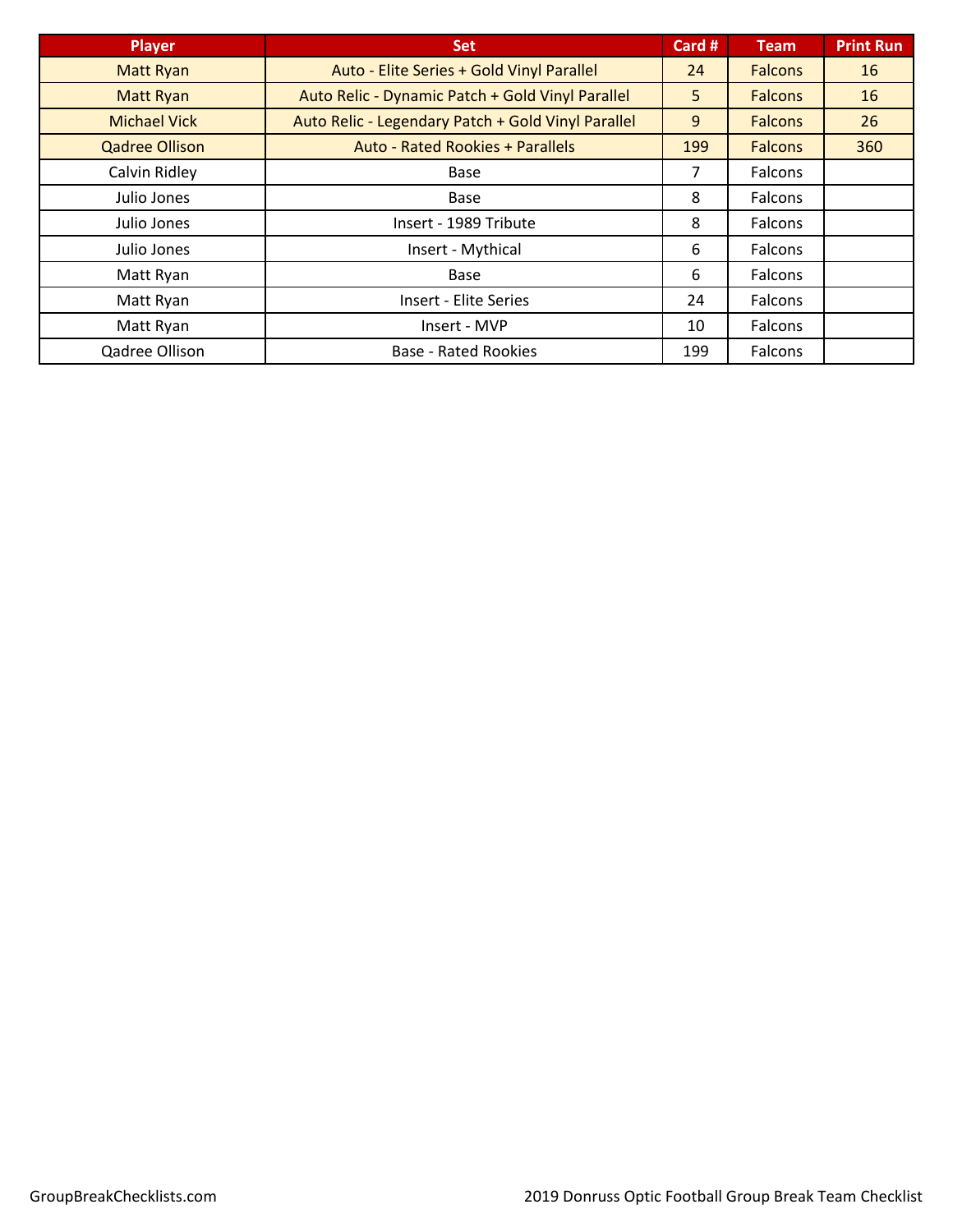| <b>Player</b>           | <b>Set</b>                                         | Card #         | <b>Team</b>   | <b>Print Run</b> |
|-------------------------|----------------------------------------------------|----------------|---------------|------------------|
| <b>Daniel Jones</b>     | <b>Auto - Rated Rookies + Parallels</b>            | 154            | <b>Giants</b> | 425              |
| <b>Daniel Jones</b>     | Auto - Rookie Dual Player + Gold Vinyl Parallel    | $\overline{2}$ | <b>Giants</b> | 26               |
| <b>Daniel Jones</b>     | Auto - Rookie Elite Series + Gold Vinyl Parallel   | $\overline{4}$ | <b>Giants</b> | 26               |
| <b>Daniel Jones</b>     | Auto - Rookie Kings + Parallels                    | $\overline{4}$ | <b>Giants</b> | 41               |
| <b>Daniel Jones</b>     | Auto - Rookie Triple Player + Gold Vinyl Parallel  | $\mathbf{1}$   | <b>Giants</b> | 26               |
| <b>Daniel Jones</b>     | Auto Relic - Rookie Patch + Gold Vinyl Parallel    | $\overline{4}$ | <b>Giants</b> | 26               |
| <b>Darius Slayton</b>   | <b>Auto - Rated Rookies + Parallels</b>            | 188            | <b>Giants</b> | 450              |
| <b>Darius Slayton</b>   | Auto - Rookie Dual Player + Gold Vinyl Parallel    | $\overline{2}$ | <b>Giants</b> | 26               |
| <b>Darius Slayton</b>   | Auto Relic - Rookie Patch + Gold Vinyl Parallel    | 38             | <b>Giants</b> | 26               |
| <b>Deandre Baker</b>    | Auto - Rookie + Parallels                          | 114            | <b>Giants</b> | 360              |
| <b>Dexter Lawrence</b>  | Auto - Rookie + Parallels                          | 107            | <b>Giants</b> | 360              |
| <b>Julian Love</b>      | Auto - Rookie + Parallels                          | 112            | <b>Giants</b> | 360              |
| <b>Lawrence Taylor</b>  | Auto Relic - Legendary Patch + Gold Vinyl Parallel | $\overline{2}$ | <b>Giants</b> | 26               |
| <b>Saquon Barkley</b>   | Auto - 1999 Tribute + Gold Vinyl Parallel          | $\overline{7}$ | <b>Giants</b> | 11               |
| <b>Saquon Barkley</b>   | Auto - Elite Series + Gold Vinyl Parallel          | $\overline{7}$ | <b>Giants</b> | 11               |
| <b>Saquon Barkley</b>   | Auto - Power Formulas + Gold Vinyl Parallel        | 9              | <b>Giants</b> | 11               |
| Daniel Jones            | <b>Base - Rated Rookies</b>                        | 154            | Giants        |                  |
| Daniel Jones            | Insert - Downtown                                  | 17             | Giants        |                  |
| Daniel Jones            | Insert - Mythical                                  | 16             | Giants        |                  |
| Daniel Jones            | <b>Insert - Rookie Elite Series</b>                | 4              | Giants        |                  |
| Darius Slayton          | <b>Base - Rated Rookies</b>                        | 188            | Giants        |                  |
| Deandre Baker           | <b>Base - Rookies</b>                              | 114            | Giants        |                  |
| Dexter Lawrence         | <b>Base - Rookies</b>                              | 107            | Giants        |                  |
| Eli Manning             | Base                                               | 69             | Giants        |                  |
| Julian Love             | Base - Rookies                                     | 112            | Giants        |                  |
| Lawrence Taylor         | Insert - MVP                                       | 19             | Giants        |                  |
| Saquon Barkley          | Base                                               | 70             | Giants        |                  |
| Saquon Barkley          | Insert - 1999 Tribute                              | $\overline{7}$ | Giants        |                  |
| Saquon Barkley          | Insert - Elite Series                              | $\overline{7}$ | Giants        |                  |
| Saquon Barkley          | Insert - Power Formulas                            | 9              | Giants        |                  |
| <b>Sterling Shepard</b> | Base                                               | 71             | Giants        |                  |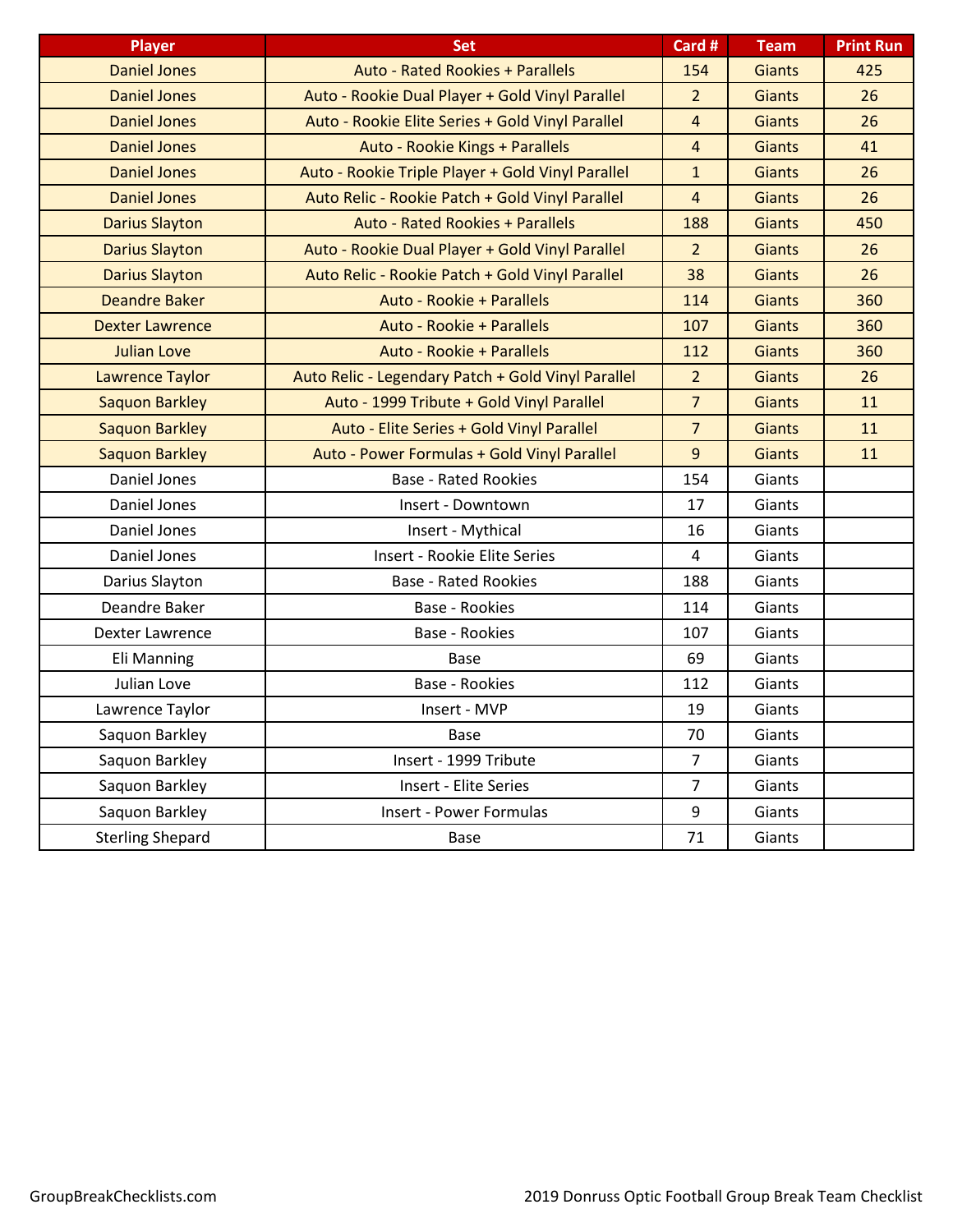| <b>Player</b>             | <b>Set</b>                                       | Card # | <b>Team</b>    | <b>Print Run</b> |
|---------------------------|--------------------------------------------------|--------|----------------|------------------|
| <b>Gardner Minshew II</b> | Auto - Rookie + Parallels                        | 142    | <b>Jaguars</b> | 360              |
| <b>Josh Allen</b>         | <b>Auto - Rated Rookies + Parallels</b>          | 193    | <b>Jaguars</b> | 360              |
| <b>Leonard Fournette</b>  | Auto - Power Formulas + Gold Vinyl Parallel      | 12     | <b>Jaguars</b> | <b>16</b>        |
| <b>Leonard Fournette</b>  | Auto Relic - Dynamic Patch + Gold Vinyl Parallel | 17     | <b>Jaguars</b> | 26               |
| <b>Ryquell Armstead</b>   | Auto - Rookie + Parallels                        | 101    | <b>Jaguars</b> | 360              |
| <b>Gardner Minshew II</b> | Base - Rookies                                   | 142    | Jaguars        |                  |
| Jalen Ramsey              | Base                                             | 46     | Jaguars        |                  |
| Jalen Ramsey              | <b>Insert - Elite Series</b>                     | 30     | Jaguars        |                  |
| Josh Allen                | <b>Base - Rated Rookies</b>                      | 193    | Jaguars        |                  |
| Leonard Fournette         | Base                                             | 48     | Jaguars        |                  |
| <b>Leonard Fournette</b>  | <b>Insert - Power Formulas</b>                   | 12     | Jaguars        |                  |
| <b>Nick Foles</b>         | Base                                             | 47     | Jaguars        |                  |
| <b>Ryquell Armstead</b>   | Base - Rookies                                   | 101    | Jaguars        |                  |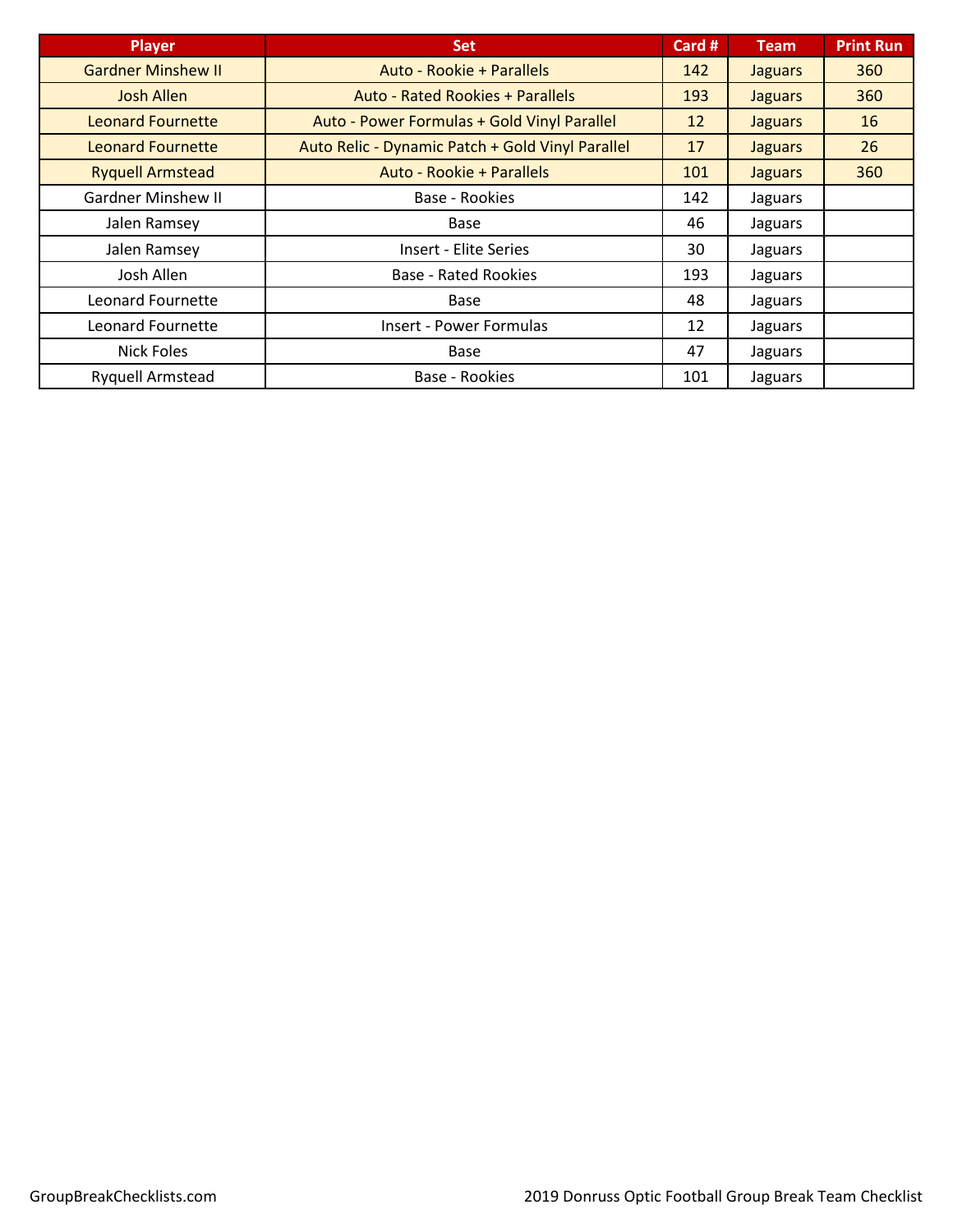| Player           | <b>Set</b>                   | Card # | <b>Team</b> | <b>Print Run</b> |
|------------------|------------------------------|--------|-------------|------------------|
| Jamal Adams      | Base                         | 74     | <b>Jets</b> |                  |
| Le'Veon Bell     | Base                         | 73     | <b>Jets</b> |                  |
| Quinnen Williams | Base - Rookies               | 103    | <b>Jets</b> |                  |
| Sam Darnold      | Base                         | 72     | <b>Jets</b> |                  |
| Sam Darnold      | <b>Insert - Elite Series</b> | 29     | <b>Jets</b> |                  |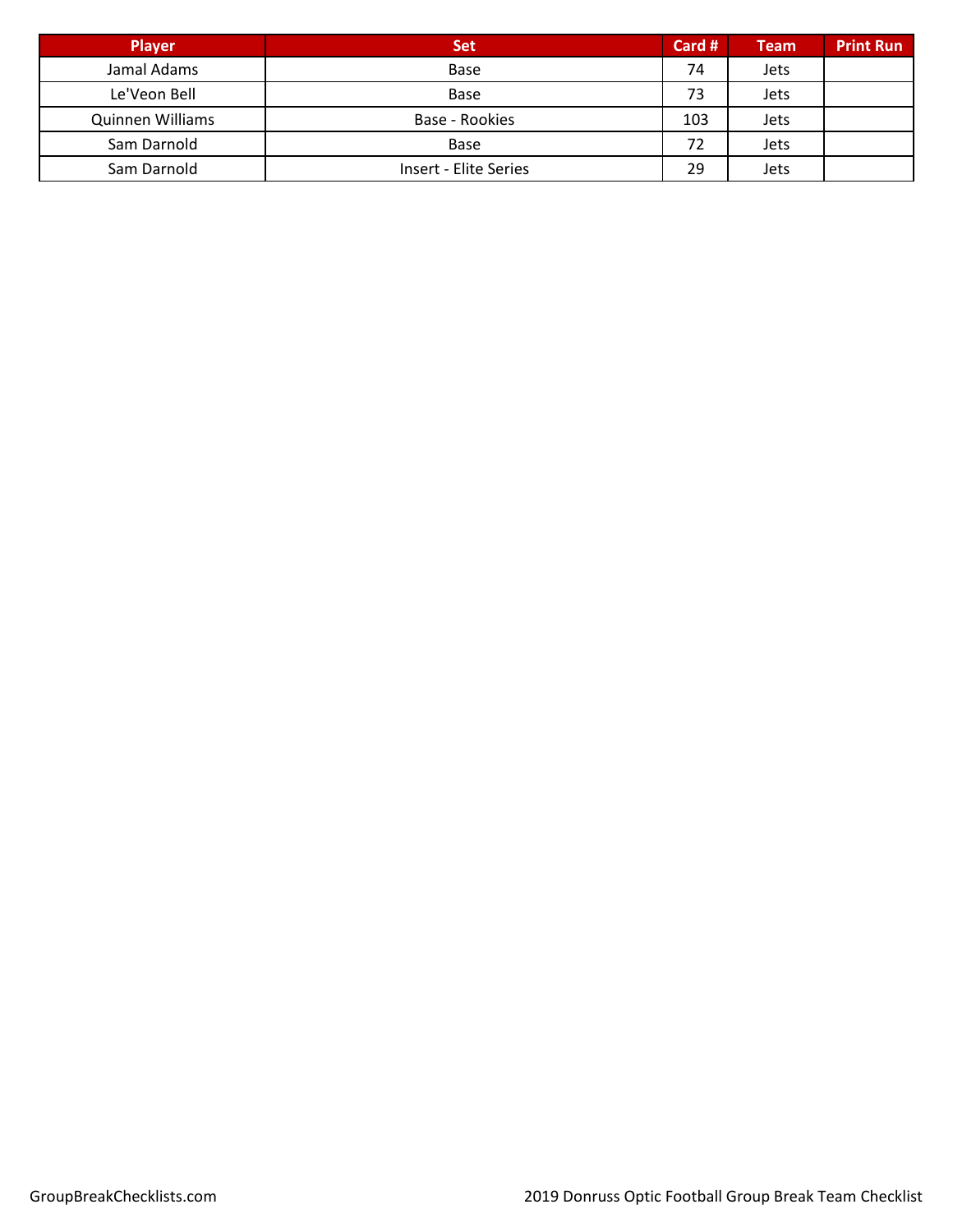| <b>Player</b>           | <b>Set</b>                                         | Card #         | <b>Team</b> | <b>Print Run</b> |
|-------------------------|----------------------------------------------------|----------------|-------------|------------------|
| <b>Barry Sanders</b>    | Auto Relic - Legendary Patch + Gold Vinyl Parallel | $\overline{3}$ | Lions       | 11               |
| Jahlani Tavai           | Auto - Rookie + Parallels                          | 120            | Lions       | 360              |
| Kerryon Johnson         | Auto - Power Formulas + Gold Vinyl Parallel        | 14             | Lions       | 26               |
| <b>Matthew Stafford</b> | Auto Relic - Dynamic Patch + Gold Vinyl Parallel   | 13             | Lions       | 16               |
| T.J. Hockenson          | <b>Auto - Rated Rookies + Parallels</b>            | 171            | Lions       | 146              |
| T.J. Hockenson          | Auto - Rookie Dual Player + Gold Vinyl Parallel    | 6              | Lions       | 26               |
| T.J. Hockenson          | Auto Relic - Rookie Patch + Gold Vinyl Parallel    | 21             | Lions       | 26               |
| <b>Travis Fulgham</b>   | Auto - Rookie + Parallels                          | 144            | Lions       | 360              |
| Ty Johnson              | Auto - Rookie + Parallels                          | 145            | Lions       | 360              |
| <b>Barry Sanders</b>    | Insert - Downtown                                  | 15             | Lions       |                  |
| <b>Barry Sanders</b>    | Insert - MVP                                       | 15             | Lions       |                  |
| <b>Barry Sanders</b>    | Insert - Mythical                                  | 13             | Lions       |                  |
| Jahlani Tavai           | Base - Rookies                                     | 120            | Lions       |                  |
| Kenny Golladay          | <b>Base</b>                                        | 36             | Lions       |                  |
| Kerryon Johnson         | <b>Base</b>                                        | 35             | Lions       |                  |
| Kerryon Johnson         | <b>Insert - Power Formulas</b>                     | 14             | Lions       |                  |
| Matthew Stafford        | Base                                               | 34             | Lions       |                  |
| T.J. Hockenson          | <b>Base - Rated Rookies</b>                        | 171            | Lions       |                  |
| <b>Travis Fulgham</b>   | Base - Rookies                                     | 144            | Lions       |                  |
| Ty Johnson              | Base - Rookies                                     | 145            | Lions       |                  |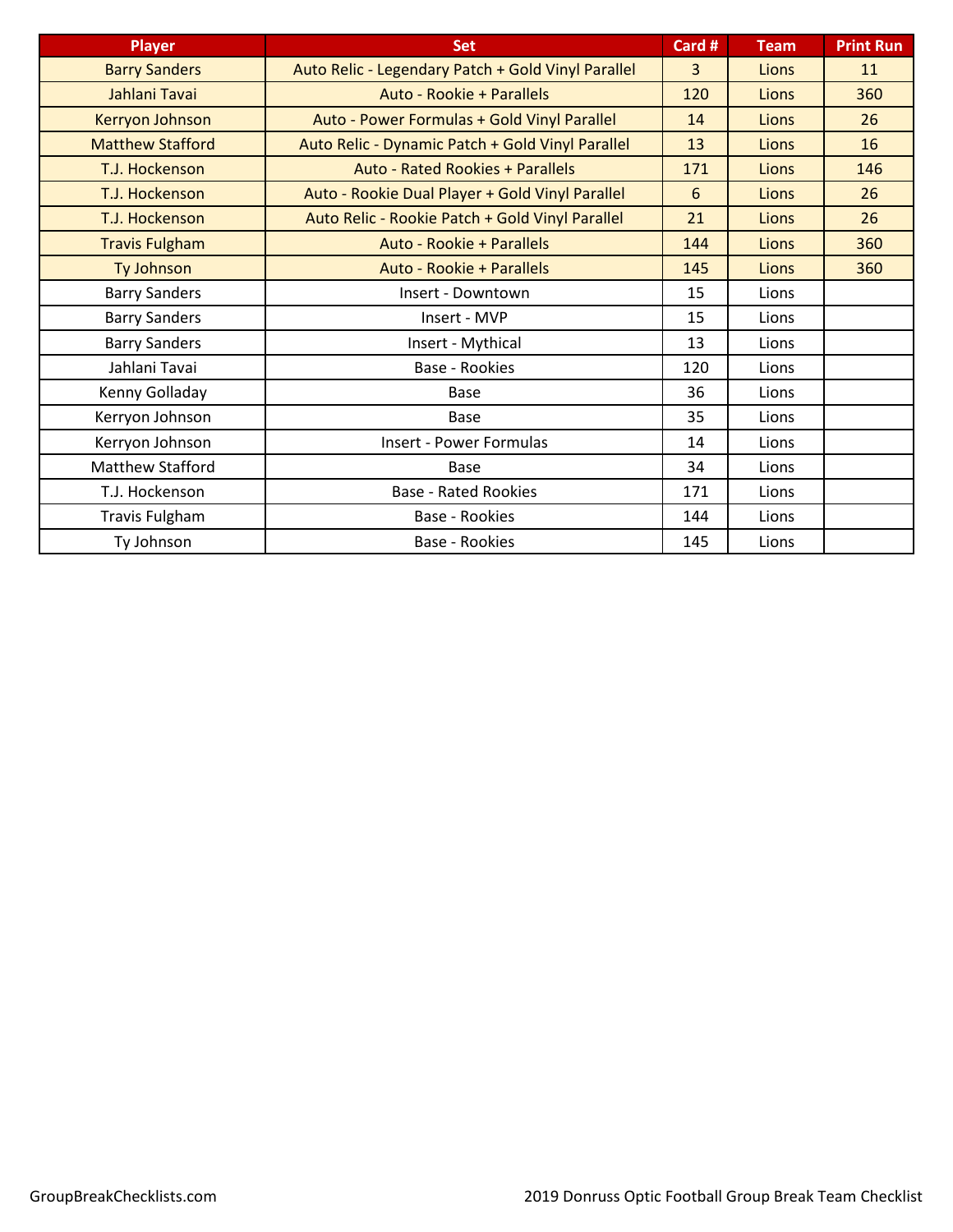| <b>Player</b>       | <b>Set</b>                                    | Card # | <b>Team</b> | <b>Print Run</b> |
|---------------------|-----------------------------------------------|--------|-------------|------------------|
| <b>Erin Andrews</b> | Auto - Fans of the Game + Gold Vinyl Parallel |        | None-TBD    | 26               |
| <b>Rob Riggle</b>   | Auto - Fans of the Game + Gold Vinyl Parallel |        | None-TBD    | 26               |
| Erin Andrews        | Insert - Fans of the Game                     |        | None-TBD    |                  |
| Rob Riggle          | Insert - Fans of the Game                     |        | None-TBD    |                  |
|                     |                                               |        |             |                  |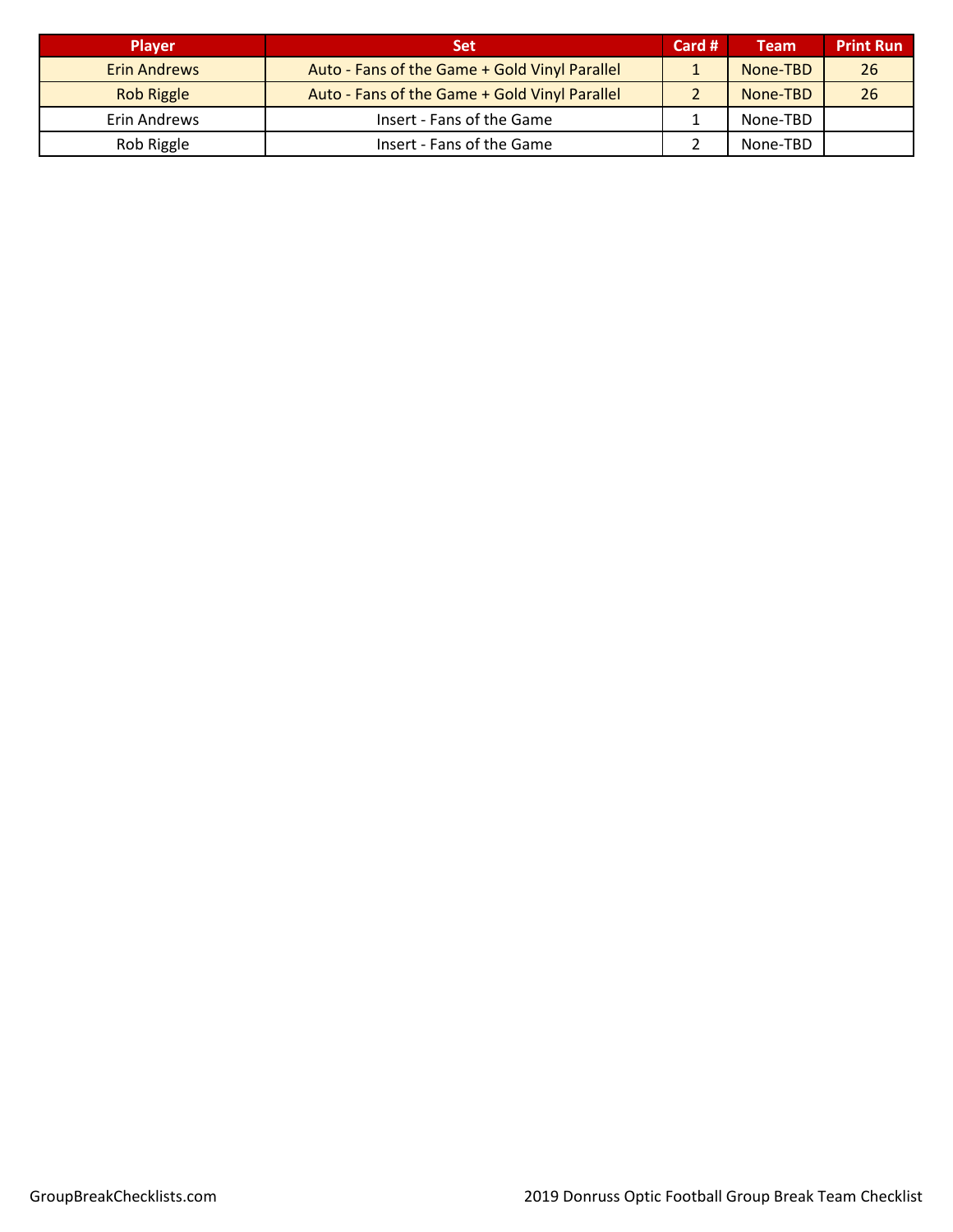| <b>Player</b>           | <b>Set</b>                                       | Card #       | <b>Team</b>    | <b>Print Run</b> |
|-------------------------|--------------------------------------------------|--------------|----------------|------------------|
| <b>Aaron Rodgers</b>    | Auto - 1999 Tribute + Gold Vinyl Parallel        | 8            | <b>Packers</b> | 11               |
| <b>Aaron Rodgers</b>    | Auto - Elite Series + Gold Vinyl Parallel        | $\mathbf{1}$ | <b>Packers</b> | 11               |
| <b>Aaron Rodgers</b>    | Auto Relic - Dynamic Patch + Gold Vinyl Parallel | 14           | <b>Packers</b> | 11               |
| Darnell Savage Jr.      | Auto - Rookie + Parallels                        | 109          | <b>Packers</b> | 360              |
| <b>Dexter Williams</b>  | Auto - Rookie + Parallels                        | 146          | <b>Packers</b> | 360              |
| <b>Jace Sternberger</b> | <b>Auto - Rated Rookies + Parallels</b>          | 198          | <b>Packers</b> | 360              |
| <b>Rashan Gary</b>      | <b>Auto - Rated Rookies + Parallels</b>          | 195          | <b>Packers</b> | 360              |
| Aaron Jones             | <b>Base</b>                                      | 39           | Packers        |                  |
| Aaron Rodgers           | <b>Base</b>                                      | 37           | Packers        |                  |
| Aaron Rodgers           | Insert - 1999 Tribute                            | 8            | Packers        |                  |
| Aaron Rodgers           | <b>Insert - Elite Series</b>                     | $\mathbf{1}$ | Packers        |                  |
| Aaron Rodgers           | Insert - MVP                                     | 4            | Packers        |                  |
| Aaron Rodgers           | Insert - Mythical                                | 9            | Packers        |                  |
| <b>Brett Favre</b>      | Insert - Downtown                                | 12           | Packers        |                  |
| <b>Brett Favre</b>      | Insert - MVP                                     | 14           | Packers        |                  |
| <b>Brett Favre</b>      | Insert - Mythical                                | 12           | Packers        |                  |
| Darnell Savage Jr.      | <b>Base - Rookies</b>                            | 109          | Packers        |                  |
| Davante Adams           | <b>Base</b>                                      | 38           | Packers        |                  |
| Davante Adams           | <b>Insert - Power Formulas</b>                   | 11           | Packers        |                  |
| <b>Dexter Williams</b>  | <b>Base - Rookies</b>                            | 146          | Packers        |                  |
| Jace Sternberger        | <b>Base - Rated Rookies</b>                      | 198          | Packers        |                  |
| Rashan Gary             | <b>Base - Rated Rookies</b>                      | 195          | Packers        |                  |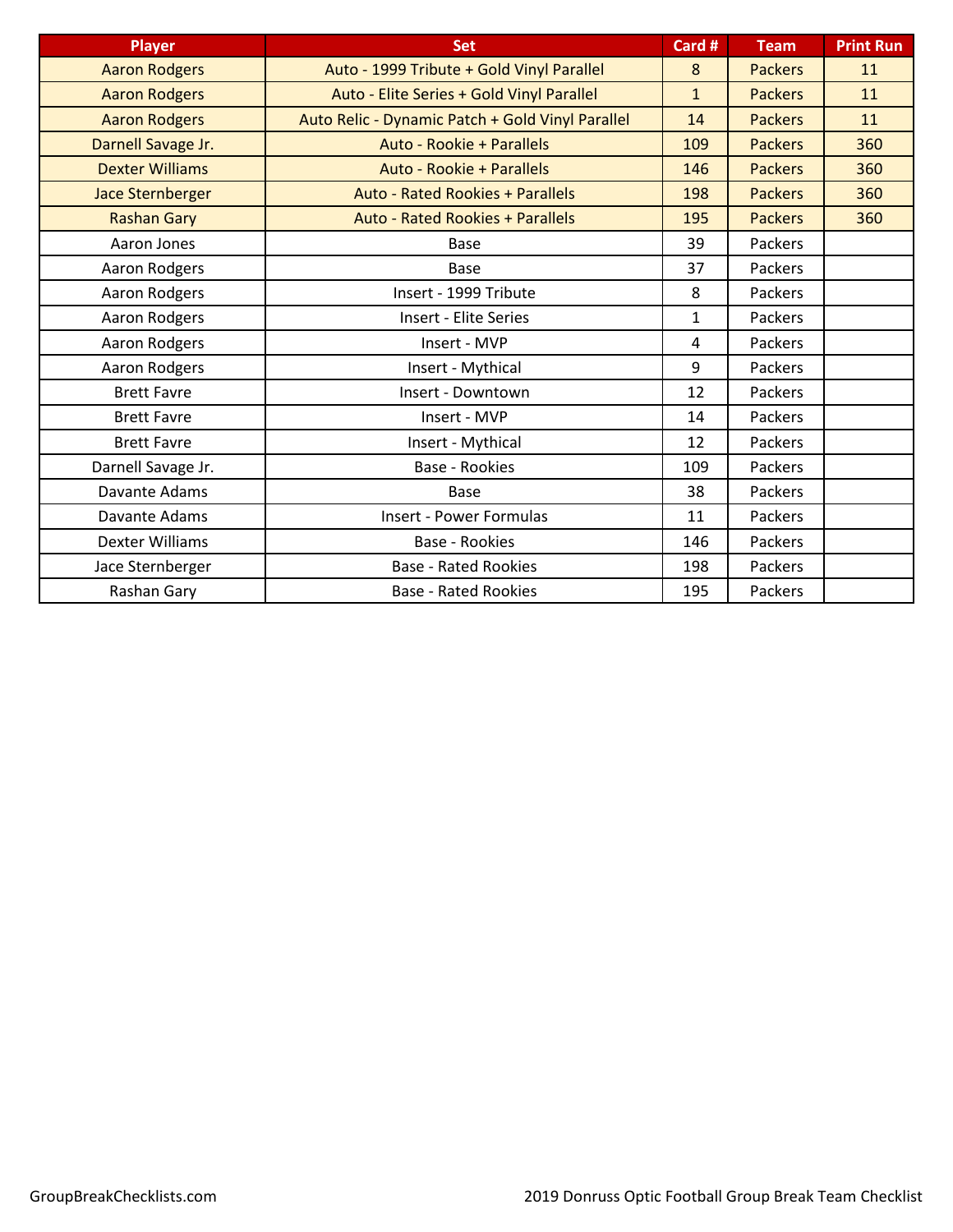| <b>Player</b>              | <b>Set</b>                                        | Card #         | <b>Team</b>     | <b>Print Run</b> |
|----------------------------|---------------------------------------------------|----------------|-----------------|------------------|
| <b>Brian Burns</b>         | Auto - Rookie + Parallels                         | 106            | <b>Panthers</b> | 360              |
| <b>Christian McCaffrey</b> | Auto - Elite Series + Gold Vinyl Parallel         | 21             | <b>Panthers</b> | 26               |
| <b>Christian McCaffrey</b> | Auto Relic - Dynamic Patch + Gold Vinyl Parallel  | 8              | <b>Panthers</b> | 26               |
| <b>Jordan Scarlett</b>     | Auto - Rookie + Parallels                         | 102            | <b>Panthers</b> | 360              |
| <b>Will Grier</b>          | <b>Auto - Rated Rookies + Parallels</b>           | 155            | <b>Panthers</b> | 146              |
| <b>Will Grier</b>          | Auto - Rookie Triple Player + Gold Vinyl Parallel | $\overline{2}$ | <b>Panthers</b> | 26               |
| <b>Will Grier</b>          | Auto Relic - Rookie Patch + Gold Vinyl Parallel   | 5              | <b>Panthers</b> | 26               |
| <b>Brian Burns</b>         | Base - Rookies                                    | 106            | Panthers        |                  |
| Cam Newton                 | <b>Base</b>                                       | 15             | Panthers        |                  |
| Cam Newton                 | Insert - 1989 Tribute                             | 13             | Panthers        |                  |
| Cam Newton                 | Insert - MVP                                      | 3              | Panthers        |                  |
| Cam Newton                 | Insert - Mythical                                 | 7              | Panthers        |                  |
| Cam Newton                 | <b>Insert - Power Formulas</b>                    | 10             | Panthers        |                  |
| <b>Christian McCaffrey</b> | Base                                              | 17             | Panthers        |                  |
| <b>Christian McCaffrey</b> | <b>Insert - Elite Series</b>                      | 21             | Panthers        |                  |
| Jordan Scarlett            | Base - Rookies                                    | 102            | Panthers        |                  |
| Luke Kuechly               | <b>Base</b>                                       | 16             | Panthers        |                  |
| Will Grier                 | <b>Base - Rated Rookies</b>                       | 155            | Panthers        |                  |
| Will Grier                 | Insert - Mythical                                 | 20             | Panthers        |                  |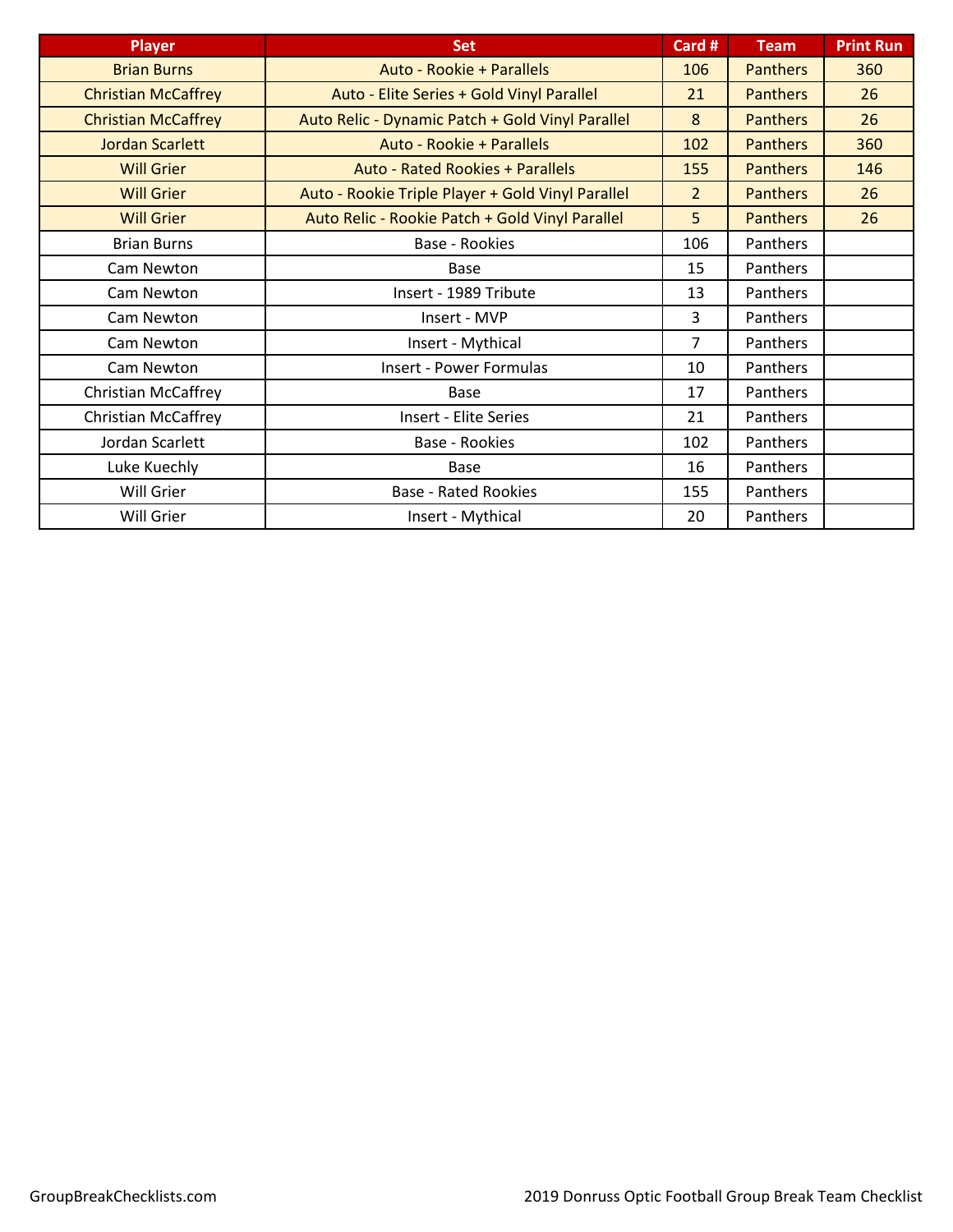| <b>Player</b>          | <b>Set</b>                                        | Card #           | <b>Team</b>     | <b>Print Run</b> |
|------------------------|---------------------------------------------------|------------------|-----------------|------------------|
| <b>Damien Harris</b>   | <b>Auto - Rated Rookies + Parallels</b>           | 159              | <b>Patriots</b> | 360              |
| <b>Damien Harris</b>   | Auto - Rookie Dual Player + Gold Vinyl Parallel   | $\overline{4}$   | <b>Patriots</b> | 26               |
| <b>Damien Harris</b>   | Auto - Rookie Elite Series + Gold Vinyl Parallel  | 9                | <b>Patriots</b> | 26               |
| <b>Damien Harris</b>   | Auto - Rookie Kings + Parallels                   | $\boldsymbol{9}$ | <b>Patriots</b> | 41               |
| <b>Damien Harris</b>   | Auto - Rookie Triple Player + Gold Vinyl Parallel | 3                | <b>Patriots</b> | 26               |
| <b>Damien Harris</b>   | Auto Relic - Rookie Patch + Gold Vinyl Parallel   | 9                | <b>Patriots</b> | 26               |
| Jarrett Stidham        | <b>Auto - Rated Rookies + Parallels</b>           | 157              | <b>Patriots</b> | 146              |
| <b>Jarrett Stidham</b> | Auto - Rookie Triple Player + Gold Vinyl Parallel | $\overline{2}$   | <b>Patriots</b> | 26               |
| Jarrett Stidham        | Auto - Rookie Triple Player + Gold Vinyl Parallel | $\overline{3}$   | <b>Patriots</b> | 26               |
| <b>Jarrett Stidham</b> | Auto Relic - Rookie Patch + Gold Vinyl Parallel   | $\overline{7}$   | <b>Patriots</b> | 26               |
| Joejuan Williams       | Auto - Rookie + Parallels                         | 121              | <b>Patriots</b> | 360              |
| N'Keal Harry           | <b>Auto - Rated Rookies + Parallels</b>           | 169              | <b>Patriots</b> | 425              |
| N'Keal Harry           | Auto - Rookie Dual Player + Gold Vinyl Parallel   | $\overline{4}$   | <b>Patriots</b> | 26               |
| N'Keal Harry           | Auto - Rookie Elite Series + Gold Vinyl Parallel  | 19               | <b>Patriots</b> | 26               |
| N'Keal Harry           | Auto - Rookie Kings + Parallels                   | 17               | <b>Patriots</b> | 41               |
| N'Keal Harry           | Auto - Rookie Triple Player + Gold Vinyl Parallel | 3                | <b>Patriots</b> | 26               |
| N'Keal Harry           | Auto Relic - Rookie Patch + Gold Vinyl Parallel   | 19               | <b>Patriots</b> | 26               |
| <b>Rob Gronkowski</b>  | Auto - Elite Series + Gold Vinyl Parallel         | 27               | <b>Patriots</b> | 16               |
| <b>Tom Brady</b>       | Auto - 1989 Tribute + Gold Vinyl Parallel         | 12               | <b>Patriots</b> | 6                |
| <b>Tom Brady</b>       | Auto - 1999 Tribute + Gold Vinyl Parallel         | $\mathbf{1}$     | <b>Patriots</b> | $6\phantom{1}6$  |
| Chris Hogan            | Insert - The Champ is Here                        | 14               | Patriots        |                  |
| Cordarrelle Patterson  | Insert - The Champ is Here                        | 6                | Patriots        |                  |
| <b>Damien Harris</b>   | <b>Base - Rated Rookies</b>                       | 159              | Patriots        |                  |
| <b>Damien Harris</b>   | Insert - Rookie Elite Series                      | 9                | Patriots        |                  |
| David Andrews          | Insert - The Champ is Here                        | 20               | Patriots        |                  |
| Devin McCourty         | Insert - The Champ is Here                        | 16               | Patriots        |                  |
| Dont'a Hightower       | Insert - The Champ is Here                        | 8                | Patriots        |                  |
| James Develin          | Insert - The Champ is Here                        | 15               | Patriots        |                  |
| Jarrett Stidham        | <b>Base - Rated Rookies</b>                       | 157              | Patriots        |                  |
| Jason McCourty         | Insert - The Champ is Here                        | 13               | Patriots        |                  |
| Joe Thuney             | Insert - The Champ is Here                        | 17               | Patriots        |                  |
| Joejuan Williams       | <b>Base - Rookies</b>                             | 121              | Patriots        |                  |
| Jonathan Jones         | Insert - The Champ is Here                        | 9                | Patriots        |                  |
| Julian Edelman         | <b>Base</b>                                       | 64               | Patriots        |                  |
| Julian Edelman         | Insert - The Champ is Here                        | 3                | Patriots        |                  |
| Kyle Van Noy           | Insert - The Champ is Here                        | 10               | Patriots        |                  |
| Marcus Cannon          | Insert - The Champ is Here                        | 19               | Patriots        |                  |
| N'Keal Harry           | <b>Base - Rated Rookies</b>                       | 169              | Patriots        |                  |
| N'Keal Harry           | Insert - Rookie Elite Series                      | 19               | Patriots        |                  |
| Patrick Chung          | Insert - The Champ is Here                        | 12               | Patriots        |                  |
| <b>Rex Burkhead</b>    | Insert - The Champ is Here                        | 5                | Patriots        |                  |
| Rob Gronkowski         | <b>Insert - Elite Series</b>                      | 27               | Patriots        |                  |
| Rob Gronkowski         | Insert - The Champ is Here                        | 4                | Patriots        |                  |
| Shaq Mason             | Insert - The Champ is Here                        | 18               | Patriots        |                  |
| Sony Michel            | Base                                              | 65               | Patriots        |                  |

GroupBreakChecklists.com 2019 Donruss Optic Football Group Break Team Checklist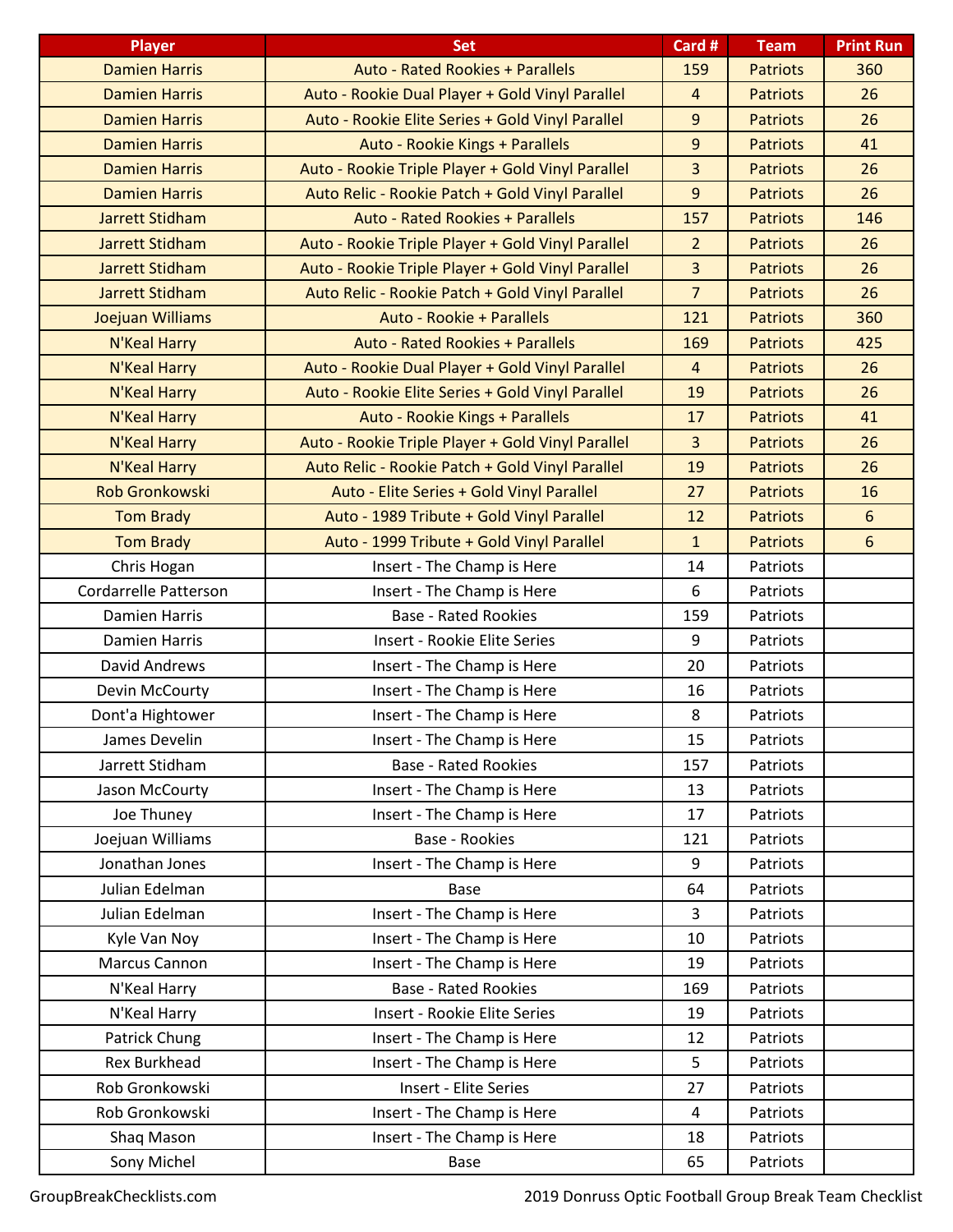| <b>Player</b>      | <b>Set</b>                 | Card # | <b>Team</b> | <b>Print Run</b> |
|--------------------|----------------------------|--------|-------------|------------------|
| Sony Michel        | Insert - The Champ is Here | 2      | Patriots    |                  |
| Stephen Gostkowski | Insert - The Champ is Here |        | Patriots    |                  |
| Stephon Gilmore    | Insert - The Champ is Here | 11     | Patriots    |                  |
| Tom Brady          | Base                       | 63     | Patriots    |                  |
| Tom Brady          | Insert - 1989 Tribute      | 12     | Patriots    |                  |
| Tom Brady          | Insert - 1999 Tribute      | 1      | Patriots    |                  |
| Tom Brady          | Insert - MVP               | 2      | Patriots    |                  |
| Tom Brady          | Insert - Mythical          | 2      | Patriots    |                  |
| Tom Brady          | Insert - The Champ is Here | 1      | Patriots    |                  |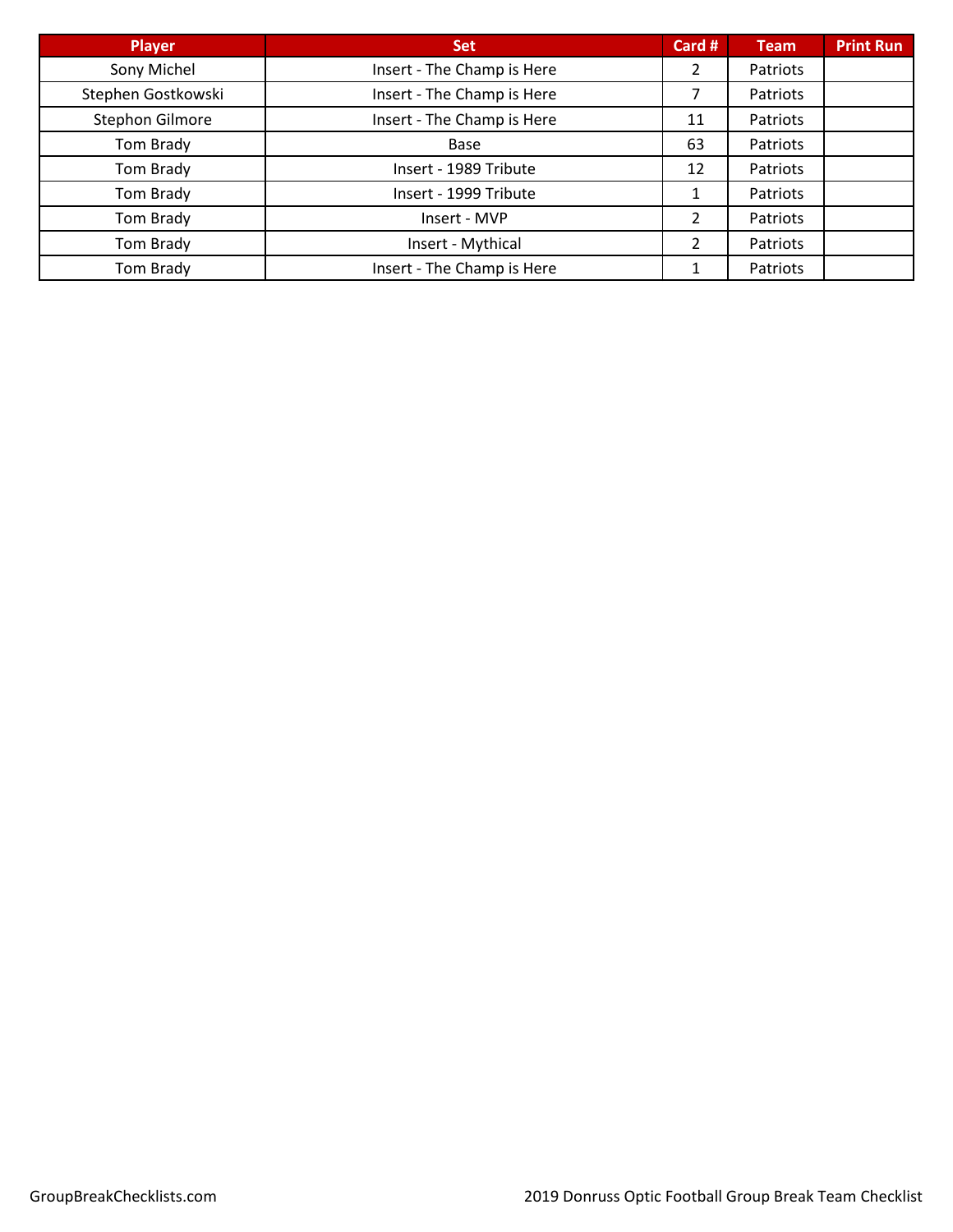| <b>Player</b>          | <b>Set</b>                                         | Card #         | <b>Team</b>    | <b>Print Run</b> |
|------------------------|----------------------------------------------------|----------------|----------------|------------------|
| <b>Clelin Ferrell</b>  | Auto - Rookie + Parallels                          | 104            | <b>Raiders</b> | 360              |
| <b>Derek Carr</b>      | Auto - Elite Series + Gold Vinyl Parallel          | 3              | <b>Raiders</b> | 16               |
| <b>Derek Carr</b>      | Auto Relic - Dynamic Patch + Gold Vinyl Parallel   | 24             | <b>Raiders</b> | 26               |
| <b>Hunter Renfrow</b>  | <b>Auto - Rated Rookies + Parallels</b>            | 190            | <b>Raiders</b> | 450              |
| <b>Hunter Renfrow</b>  | Auto - Rookie Dual Player + Gold Vinyl Parallel    | $\overline{7}$ | <b>Raiders</b> | 26               |
| <b>Hunter Renfrow</b>  | Auto - Rookie Elite Series + Gold Vinyl Parallel   | 20             | <b>Raiders</b> | 26               |
| <b>Hunter Renfrow</b>  | Auto - Rookie Kings + Parallels                    | 16             | <b>Raiders</b> | 41               |
| <b>Hunter Renfrow</b>  | Auto Relic - Rookie Patch + Gold Vinyl Parallel    | 40             | <b>Raiders</b> | 26               |
| <b>Jim Otto</b>        | Auto Relic - Legendary Patch + Gold Vinyl Parallel | 11             | <b>Raiders</b> | 26               |
| <b>Johnathan Abram</b> | Auto - Rookie + Parallels                          | 111            | <b>Raiders</b> | 360              |
| <b>Josh Jacobs</b>     | <b>Auto - Rated Rookies + Parallels</b>            | 158            | <b>Raiders</b> | 146              |
| <b>Josh Jacobs</b>     | Auto - Rookie Dual Player + Gold Vinyl Parallel    | $\overline{7}$ | <b>Raiders</b> | 26               |
| <b>Josh Jacobs</b>     | Auto Relic - Rookie Patch + Gold Vinyl Parallel    | 8              | <b>Raiders</b> | 26               |
| Trayvon Mullen Jr.     | Auto - Rookie + Parallels                          | 119            | <b>Raiders</b> | 360              |
| Clelin Ferrell         | <b>Base - Rookies</b>                              | 104            | Raiders        |                  |
| Derek Carr             | Base                                               | 75             | Raiders        |                  |
| Derek Carr             | <b>Insert - Elite Series</b>                       | $\overline{3}$ | Raiders        |                  |
| Gareon Conley          | Base                                               | 77             | Raiders        |                  |
| <b>Hunter Renfrow</b>  | <b>Base - Rated Rookies</b>                        | 190            | Raiders        |                  |
| <b>Hunter Renfrow</b>  | <b>Insert - Rookie Elite Series</b>                | 20             | Raiders        |                  |
| Johnathan Abram        | <b>Base - Rookies</b>                              | 111            | Raiders        |                  |
| Josh Jacobs            | <b>Base - Rated Rookies</b>                        | 158            | Raiders        |                  |
| Trayvon Mullen Jr.     | <b>Base - Rookies</b>                              | 119            | Raiders        |                  |
| <b>Tyrell Williams</b> | <b>Base</b>                                        | 76             | Raiders        |                  |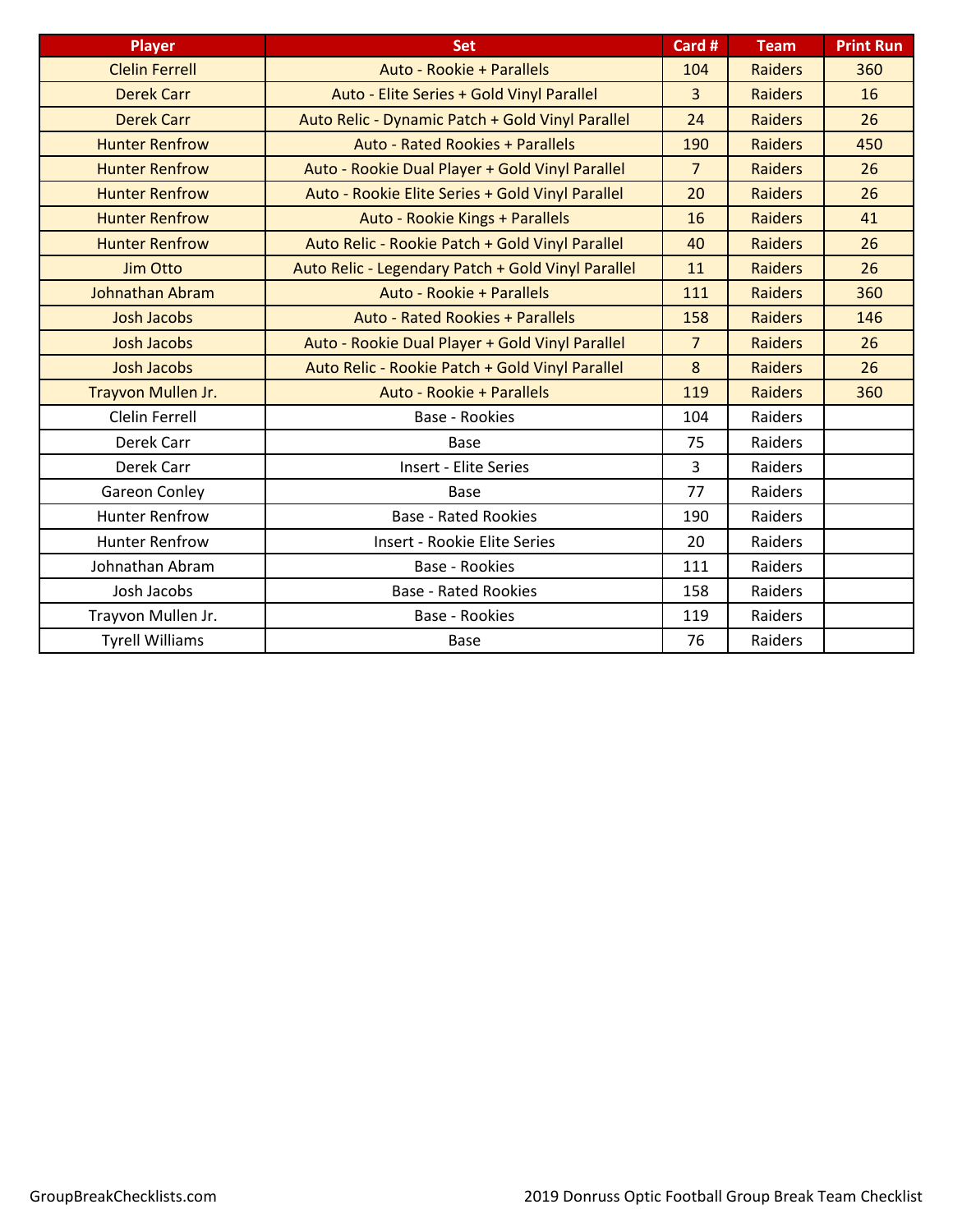| <b>Player</b>            | <b>Set</b>                                         | Card #         | <b>Team</b> | <b>Print Run</b> |
|--------------------------|----------------------------------------------------|----------------|-------------|------------------|
| <b>Darrell Henderson</b> | <b>Auto - Rated Rookies + Parallels</b>            | 160            | Rams        | 345              |
| <b>Darrell Henderson</b> | Auto Relic - Rookie Patch + Gold Vinyl Parallel    | 10             | Rams        | 26               |
| <b>Isaac Bruce</b>       | Auto Relic - Legendary Patch + Gold Vinyl Parallel | 14             | Rams        | 26               |
| <b>Jared Goff</b>        | Auto - Elite Series + Gold Vinyl Parallel          | 18             | Rams        | 16               |
| <b>Jared Goff</b>        | Auto Relic - Dynamic Patch + Gold Vinyl Parallel   | 18             | Rams        | 16               |
| <b>Taylor Rapp</b>       | Auto - Rookie + Parallels                          | 129            | Rams        | 335              |
| Aaron Donald             | Base                                               | 55             | Rams        |                  |
| Aaron Donald             | Insert - 1999 Tribute                              | 10             | Rams        |                  |
| Aaron Donald             | Insert - Mythical                                  | 4              | Rams        |                  |
| <b>Brandin Cooks</b>     | Base                                               | 56             | Rams        |                  |
| Dakota Allen             | <b>Base - Rookies</b>                              | 117            | Rams        |                  |
| Darrell Henderson        | <b>Base - Rated Rookies</b>                        | 160            | Rams        |                  |
| Jared Goff               | Base                                               | 53             | Rams        |                  |
| Jared Goff               | Insert - Downtown                                  | $\overline{7}$ | Rams        |                  |
| Jared Goff               | <b>Insert - Elite Series</b>                       | 18             | Rams        |                  |
| <b>Kurt Warner</b>       | Insert - MVP                                       | 11             | Rams        |                  |
| Marshall Faulk           | Insert - MVP                                       | 12             | Rams        |                  |
| <b>Taylor Rapp</b>       | Base - Rookies                                     | 129            | Rams        |                  |
| <b>Todd Gurley II</b>    | Base                                               | 54             | Rams        |                  |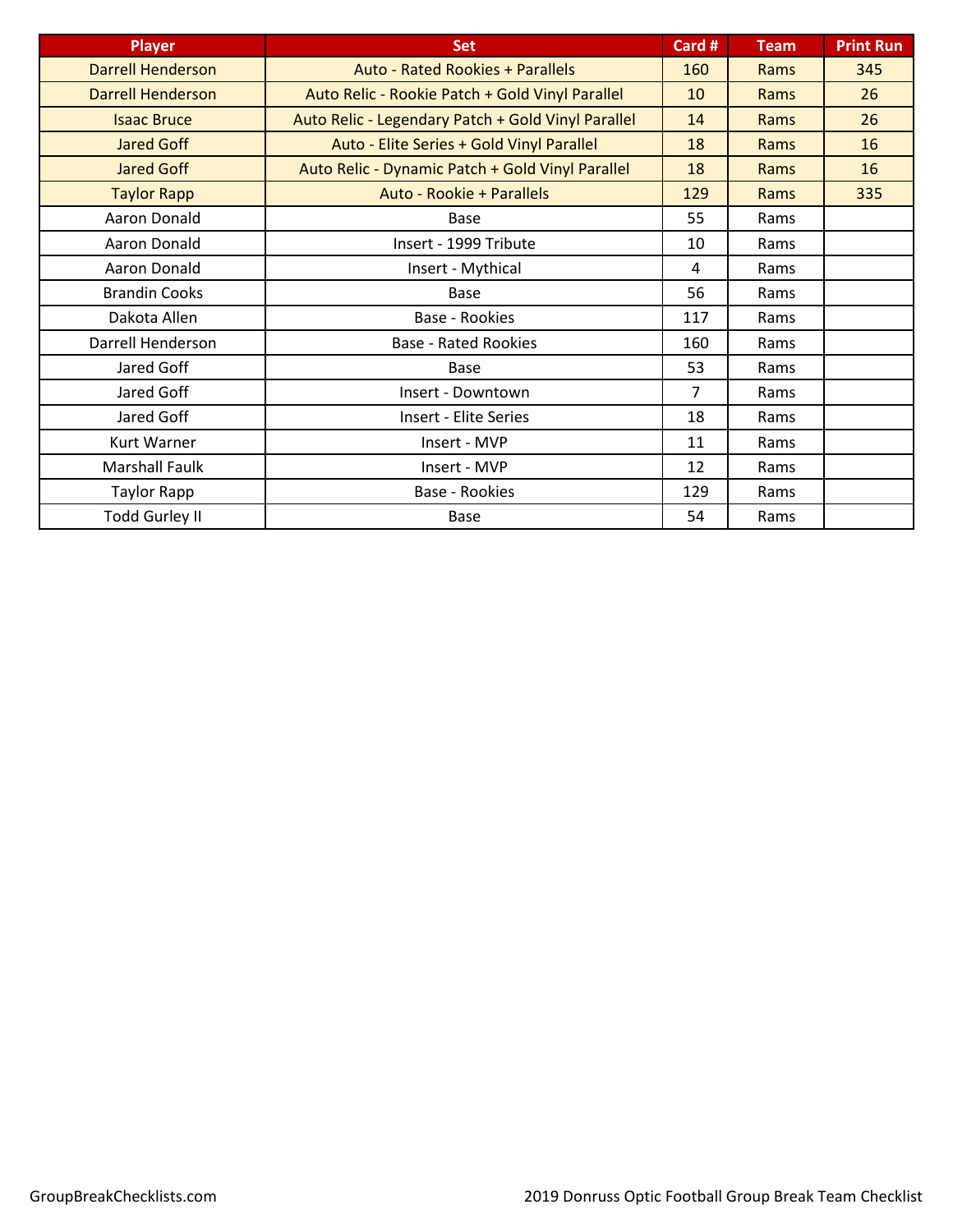| <b>Player</b>         | <b>Set</b>                                       | Card #         | <b>Team</b>   | <b>Print Run</b> |
|-----------------------|--------------------------------------------------|----------------|---------------|------------------|
| <b>Justice Hill</b>   | <b>Auto - Rated Rookies + Parallels</b>          | 183            | <b>Ravens</b> | 146              |
| <b>Justice Hill</b>   | Auto Relic - Rookie Patch + Gold Vinyl Parallel  | 33             | <b>Ravens</b> | 26               |
| Lamar Jackson         | Auto - 1989 Tribute + Gold Vinyl Parallel        | 6              | <b>Ravens</b> | 11               |
| Lamar Jackson         | Auto - Elite Series + Gold Vinyl Parallel        | 6              | <b>Ravens</b> | 11               |
| Lamar Jackson         | Auto - Power Formulas + Gold Vinyl Parallel      | $\overline{3}$ | <b>Ravens</b> | 11               |
| Lamar Jackson         | Auto Relic - Dynamic Patch + Gold Vinyl Parallel | 6              | <b>Ravens</b> | 26               |
| <b>Marquise Brown</b> | <b>Auto - Rated Rookies + Parallels</b>          | 162            | Ravens        | 360              |
| <b>Marquise Brown</b> | Auto - Rookie Elite Series + Gold Vinyl Parallel | 12             | Ravens        | 26               |
| <b>Marquise Brown</b> | Auto - Rookie Kings + Parallels                  | 19             | <b>Ravens</b> | 41               |
| <b>Marquise Brown</b> | Auto Relic - Rookie Patch + Gold Vinyl Parallel  | 12             | <b>Ravens</b> | 26               |
| <b>Miles Boykin</b>   | <b>Auto - Rated Rookies + Parallels</b>          | 180            | <b>Ravens</b> | 146              |
| <b>Miles Boykin</b>   | Auto Relic - Rookie Patch + Gold Vinyl Parallel  | 30             | <b>Ravens</b> | 26               |
| <b>Trace McSorley</b> | <b>Auto - Rated Rookies + Parallels</b>          | 196            | <b>Ravens</b> | 360              |
| <b>Justice Hill</b>   | <b>Base - Rated Rookies</b>                      | 183            | Ravens        |                  |
| <b>Justin Tucker</b>  | Base                                             | 10             | Ravens        |                  |
| Lamar Jackson         | <b>Base</b>                                      | 9              | Ravens        |                  |
| Lamar Jackson         | Insert - 1989 Tribute                            | 6              | Ravens        |                  |
| Lamar Jackson         | <b>Insert - Elite Series</b>                     | 6              | Ravens        |                  |
| Lamar Jackson         | <b>Insert - Power Formulas</b>                   | 3              | Ravens        |                  |
| Mark Ingram II        | <b>Base</b>                                      | 11             | Ravens        |                  |
| Marquise Brown        | <b>Base - Rated Rookies</b>                      | 162            | Ravens        |                  |
| Marquise Brown        | <b>Insert - Rookie Elite Series</b>              | 12             | Ravens        |                  |
| Miles Boykin          | <b>Base - Rated Rookies</b>                      | 180            | Ravens        |                  |
| <b>Trace McSorley</b> | <b>Base - Rated Rookies</b>                      | 196            | Ravens        |                  |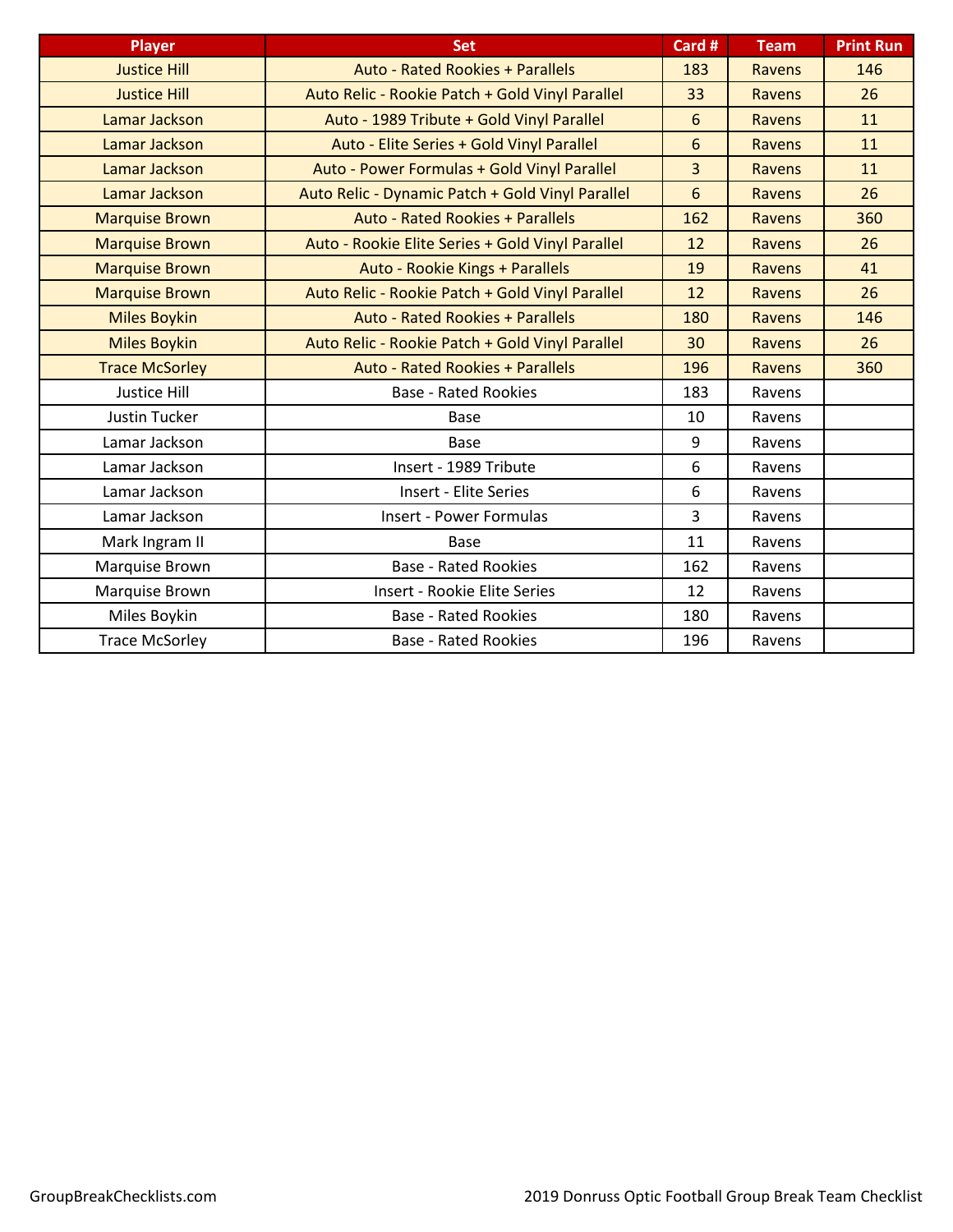| <b>Player</b>          | <b>Set</b>                                         | Card #         | <b>Team</b>     | <b>Print Run</b> |
|------------------------|----------------------------------------------------|----------------|-----------------|------------------|
| <b>Adrian Peterson</b> | Auto - Elite Series + Gold Vinyl Parallel          | 20             | <b>Redskins</b> | 16               |
| <b>Adrian Peterson</b> | Auto Relic - Dynamic Patch + Gold Vinyl Parallel   | 30             | <b>Redskins</b> | 16               |
| <b>Bryce Love</b>      | <b>Auto - Rated Rookies + Parallels</b>            | 182            | <b>Redskins</b> | 425              |
| <b>Bryce Love</b>      | Auto - Rookie Dual Player + Gold Vinyl Parallel    | 8              | <b>Redskins</b> | 26               |
| <b>Bryce Love</b>      | Auto - Rookie Elite Series + Gold Vinyl Parallel   | 18             | <b>Redskins</b> | 26               |
| <b>Bryce Love</b>      | Auto - Rookie Kings + Parallels                    | $\overline{7}$ | <b>Redskins</b> | 41               |
| <b>Bryce Love</b>      | Auto - Rookie Triple Player + Gold Vinyl Parallel  | 5              | <b>Redskins</b> | 26               |
| <b>Bryce Love</b>      | Auto Relic - Rookie Patch + Gold Vinyl Parallel    | 32             | <b>Redskins</b> | 26               |
| <b>Dwayne Haskins</b>  | <b>Auto - Rated Rookies + Parallels</b>            | 151            | <b>Redskins</b> | 360              |
| <b>Dwayne Haskins</b>  | Auto - Rookie Dual Player + Gold Vinyl Parallel    | $\mathbf{1}$   | <b>Redskins</b> | 26               |
| <b>Dwayne Haskins</b>  | Auto - Rookie Dual Player + Gold Vinyl Parallel    | 8              | <b>Redskins</b> | 26               |
| <b>Dwayne Haskins</b>  | Auto - Rookie Elite Series + Gold Vinyl Parallel   | $\mathbf{1}$   | <b>Redskins</b> | 26               |
| <b>Dwayne Haskins</b>  | Auto - Rookie Kings + Parallels                    | $\mathbf{1}$   | <b>Redskins</b> | 41               |
| <b>Dwayne Haskins</b>  | Auto - Rookie Triple Player + Gold Vinyl Parallel  | $\mathbf{1}$   | <b>Redskins</b> | 26               |
| <b>Dwayne Haskins</b>  | Auto - Rookie Triple Player + Gold Vinyl Parallel  | 5              | <b>Redskins</b> | 26               |
| <b>Dwayne Haskins</b>  | Auto Relic - Rookie Patch + Gold Vinyl Parallel    | $\mathbf{1}$   | <b>Redskins</b> | 26               |
| <b>John Riggins</b>    | Auto Relic - Legendary Patch + Gold Vinyl Parallel | 10             | <b>Redskins</b> | 11               |
| <b>Kelvin Harmon</b>   | Auto - Rookie + Parallels                          | 149            | <b>Redskins</b> | 360              |
| <b>Montez Sweat</b>    | Auto - Rookie + Parallels                          | 110            | <b>Redskins</b> | 200              |
| <b>Terry McLaurin</b>  | <b>Auto - Rated Rookies + Parallels</b>            | 179            | <b>Redskins</b> | 146              |
| <b>Terry McLaurin</b>  | Auto - Rookie Triple Player + Gold Vinyl Parallel  | 5              | <b>Redskins</b> | 26               |
| <b>Terry McLaurin</b>  | Auto Relic - Rookie Patch + Gold Vinyl Parallel    | 29             | <b>Redskins</b> | 26               |
| Adrian Peterson        | <b>Base</b>                                        | 97             | Redskins        |                  |
| <b>Adrian Peterson</b> | <b>Insert - Elite Series</b>                       | 20             | Redskins        |                  |
| <b>Adrian Peterson</b> | Insert - Mythical                                  | 10             | Redskins        |                  |
| <b>Bryce Love</b>      | <b>Base - Rated Rookies</b>                        | 182            | Redskins        |                  |
| <b>Bryce Love</b>      | Insert - Rookie Elite Series                       | 18             | Redskins        |                  |
| Dwayne Haskins         | <b>Base - Rated Rookies</b>                        | 151            | Redskins        |                  |
| Dwayne Haskins         | Insert - Downtown                                  | 18             | Redskins        |                  |
| Dwayne Haskins         | Insert - Mythical                                  | 18             | Redskins        |                  |
| Dwayne Haskins         | Insert - Rookie Elite Series                       | $\mathbf{1}$   | <b>Redskins</b> |                  |
| Josh Norman            | <b>Base</b>                                        | 99             | Redskins        |                  |
| Kelvin Harmon          | Base - Rookies                                     | 149            | Redskins        |                  |
| Montez Sweat           | Base - Rookies                                     | 110            | Redskins        |                  |
| Ryan Kerrigan          | Base                                               | 98             | Redskins        |                  |
| <b>Terry McLaurin</b>  | <b>Base - Rated Rookies</b>                        | 179            | Redskins        |                  |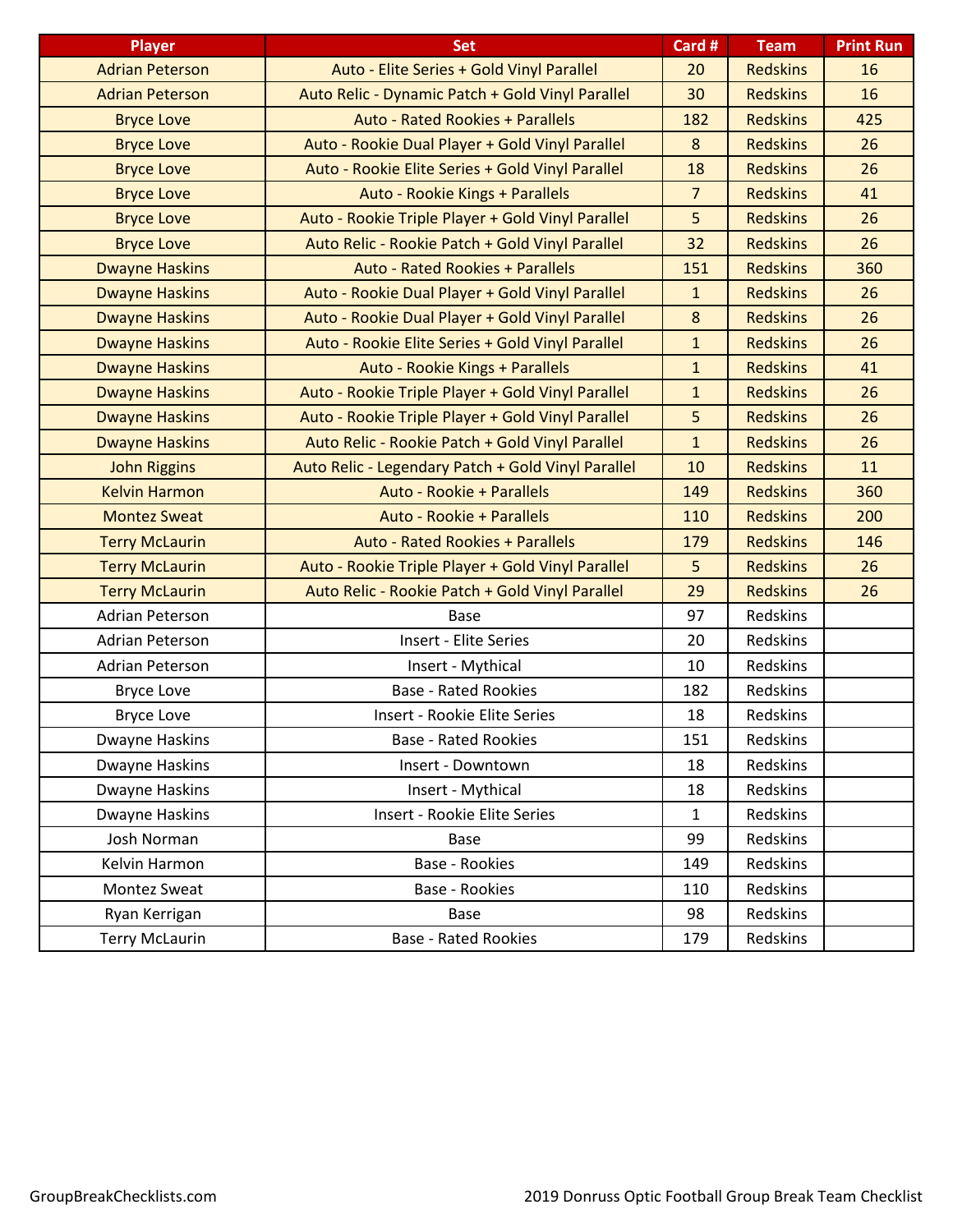| <b>Player</b>                   | <b>Set</b>                                       | Card #         | <b>Team</b>   | <b>Print Run</b> |
|---------------------------------|--------------------------------------------------|----------------|---------------|------------------|
| <b>Adrian Peterson</b>          | Auto - 1999 Tribute + Gold Vinyl Parallel        | $\overline{4}$ | <b>Saints</b> | 16               |
| <b>Alize Mack</b>               | Auto - Rookie + Parallels                        | 139            | <b>Saints</b> | 360              |
| <b>Chauncey Gardner-Johnson</b> | Auto - Rookie + Parallels                        | 137            | <b>Saints</b> | 360              |
| <b>Drew Brees</b>               | Auto - 1999 Tribute + Gold Vinyl Parallel        | $\overline{3}$ | <b>Saints</b> | 16               |
| <b>Drew Brees</b>               | Auto Relic - Dynamic Patch + Gold Vinyl Parallel | 22             | <b>Saints</b> | 16               |
| <b>Adrian Peterson</b>          | Insert - 1999 Tribute                            | 4              | Saints        |                  |
| Alize Mack                      | Base - Rookies                                   | 139            | Saints        |                  |
| Alvin Kamara                    | Base                                             | 67             | <b>Saints</b> |                  |
| Alvin Kamara                    | Insert - 1989 Tribute                            | 5.             | Saints        |                  |
| Alvin Kamara                    | Insert - Downtown                                | 5              | Saints        |                  |
| Alvin Kamara                    | <b>Insert - Power Formulas</b>                   | 6              | Saints        |                  |
| Chauncey Gardner-Johnson        | Base - Rookies                                   | 137            | Saints        |                  |
| Drew Brees                      | <b>Base</b>                                      | 66             | Saints        |                  |
| Drew Brees                      | Insert - 1999 Tribute                            | 3              | Saints        |                  |
| <b>Drew Brees</b>               | Insert - Mythical                                | 8              | Saints        |                  |
| <b>Michael Thomas</b>           | <b>Base</b>                                      | 68             | Saints        |                  |
| <b>Michael Thomas</b>           | Insert - 1989 Tribute                            | 14             | Saints        |                  |
| <b>Michael Thomas</b>           | <b>Insert - Elite Series</b>                     | 15             | Saints        |                  |
| Saquan Hampton                  | <b>Base - Rookies</b>                            | 138            | Saints        |                  |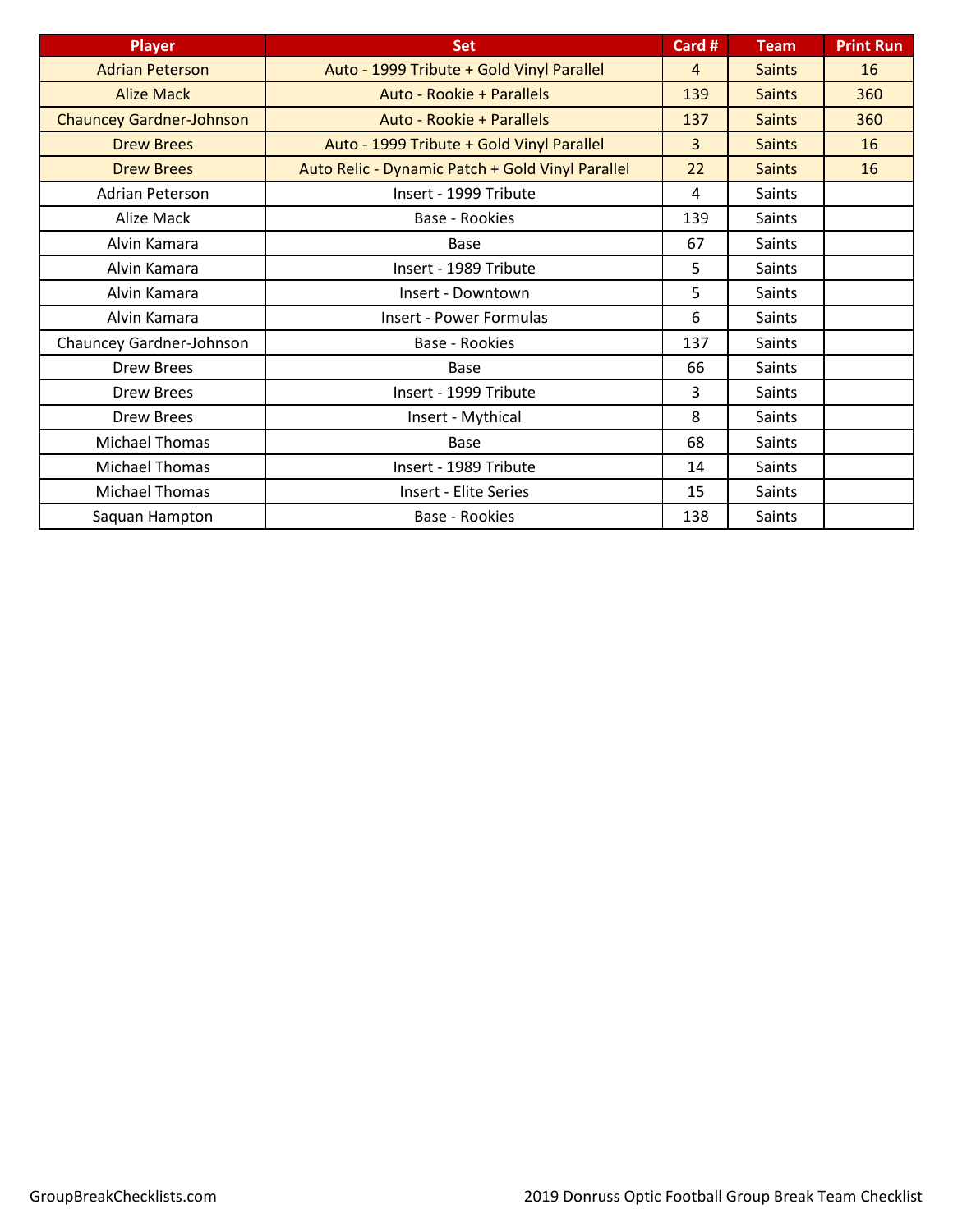| <b>Player</b>         | <b>Set</b>                                         | Card # | <b>Team</b>     | <b>Print Run</b> |
|-----------------------|----------------------------------------------------|--------|-----------------|------------------|
| <b>DK Metcalf</b>     | <b>Auto - Rated Rookies + Parallels</b>            | 163    | <b>Seahawks</b> | 450              |
| <b>DK Metcalf</b>     | Auto - Rookie Elite Series + Gold Vinyl Parallel   | 13     | <b>Seahawks</b> | 26               |
| <b>DK Metcalf</b>     | Auto - Rookie Kings + Parallels                    | 12     | <b>Seahawks</b> | 41               |
| <b>DK Metcalf</b>     | Auto Relic - Rookie Patch + Gold Vinyl Parallel    | 13     | <b>Seahawks</b> | 26               |
| Gary Jennings Jr.     | <b>Auto - Rated Rookies + Parallels</b>            | 184    | <b>Seahawks</b> | 146              |
| Gary Jennings Jr.     | Auto Relic - Rookie Patch + Gold Vinyl Parallel    | 34     | <b>Seahawks</b> | 26               |
| L.J. Collier          | Auto - Rookie + Parallels                          | 113    | <b>Seahawks</b> | 360              |
| <b>Marquise Blair</b> | Auto - Rookie + Parallels                          | 123    | <b>Seahawks</b> | 5 <sup>1</sup>   |
| <b>Russell Wilson</b> | Auto - 1989 Tribute + Gold Vinyl Parallel          | 10     | <b>Seahawks</b> | 11               |
| <b>Russell Wilson</b> | Auto - Power Formulas + Gold Vinyl Parallel        | 8      | <b>Seahawks</b> | 11               |
| <b>Russell Wilson</b> | Auto Relic - Dynamic Patch + Gold Vinyl Parallel   | 27     | <b>Seahawks</b> | 11               |
| <b>Steve Largent</b>  | Auto Relic - Legendary Patch + Gold Vinyl Parallel | 15     | <b>Seahawks</b> | 26               |
| <b>Travis Homer</b>   | Auto - Rookie + Parallels                          | 148    | <b>Seahawks</b> | 360              |
| <b>Bobby Wagner</b>   | <b>Base</b>                                        | 90     | Seahawks        |                  |
| <b>Bobby Wagner</b>   | <b>Insert - Elite Series</b>                       | 17     | Seahawks        |                  |
| <b>DK Metcalf</b>     | <b>Base - Rated Rookies</b>                        | 163    | Seahawks        |                  |
| <b>DK Metcalf</b>     | Insert - Rookie Elite Series                       | 13     | Seahawks        |                  |
| Gary Jennings Jr.     | <b>Base - Rated Rookies</b>                        | 184    | Seahawks        |                  |
| L.J. Collier          | <b>Base - Rookies</b>                              | 113    | Seahawks        |                  |
| Marquise Blair        | <b>Base - Rookies</b>                              | 123    | <b>Seahawks</b> |                  |
| <b>Russell Wilson</b> | Base                                               | 88     | Seahawks        |                  |
| <b>Russell Wilson</b> | Insert - 1989 Tribute                              | 10     | Seahawks        |                  |
| <b>Russell Wilson</b> | <b>Insert - Power Formulas</b>                     | 8      | Seahawks        |                  |
| Shaun Alexander       | Insert - MVP                                       | 9      | Seahawks        |                  |
| <b>Travis Homer</b>   | <b>Base - Rookies</b>                              | 148    | Seahawks        |                  |
| <b>Tyler Lockett</b>  | <b>Base</b>                                        | 89     | Seahawks        |                  |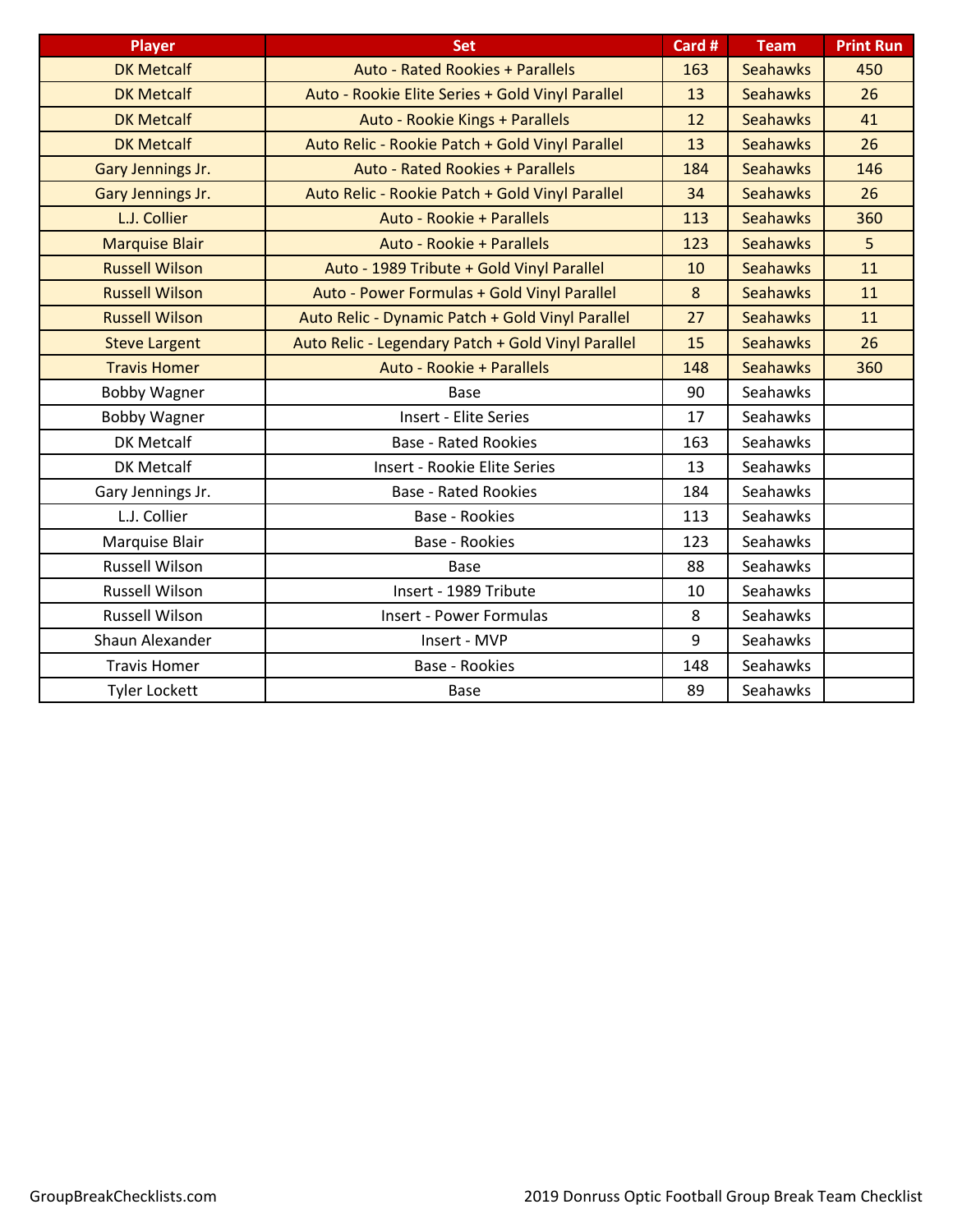| <b>Player</b>              | <b>Set</b>                                       | Card #         | <b>Team</b>     | <b>Print Run</b> |
|----------------------------|--------------------------------------------------|----------------|-----------------|------------------|
| Benny Snell Jr.            | <b>Auto - Rated Rookies + Parallels</b>          | 185            | <b>Steelers</b> | 450              |
| Benny Snell Jr.            | Auto - Rookie Elite Series + Gold Vinyl Parallel | 5              | <b>Steelers</b> | 26               |
| Benny Snell Jr.            | Auto - Rookie Kings + Parallels                  | 5              | <b>Steelers</b> | 41               |
| Benny Snell Jr.            | Auto Relic - Rookie Patch + Gold Vinyl Parallel  | 35             | <b>Steelers</b> | 26               |
| Devin Bush II              | <b>Auto - Rated Rookies + Parallels</b>          | 194            | <b>Steelers</b> | 360              |
| Diontae Johnson            | <b>Auto - Rated Rookies + Parallels</b>          | 177            | <b>Steelers</b> | 450              |
| Diontae Johnson            | Auto - Rookie Elite Series + Gold Vinyl Parallel | 7 <sup>1</sup> | <b>Steelers</b> | 26               |
| Diontae Johnson            | Auto - Rookie Kings + Parallels                  | 8              | <b>Steelers</b> | 41               |
| Diontae Johnson            | Auto Relic - Rookie Patch + Gold Vinyl Parallel  | 27             | <b>Steelers</b> | 26               |
| <b>James Conner</b>        | Auto - Power Formulas + Gold Vinyl Parallel      | 15             | <b>Steelers</b> | 26               |
| <b>JuJu Smith-Schuster</b> | Auto - 1989 Tribute + Gold Vinyl Parallel        | $\overline{7}$ | <b>Steelers</b> | 26               |
| <b>JuJu Smith-Schuster</b> | Auto - Elite Series + Gold Vinyl Parallel        | 9              | <b>Steelers</b> | 26               |
| <b>JuJu Smith-Schuster</b> | Auto Relic - Dynamic Patch + Gold Vinyl Parallel | $\overline{3}$ | <b>Steelers</b> | 26               |
| Ben Roethlisberger         | Base                                             | 81             | <b>Steelers</b> |                  |
| Benny Snell Jr.            | <b>Base - Rated Rookies</b>                      | 185            | <b>Steelers</b> |                  |
| Benny Snell Jr.            | Insert - Rookie Elite Series                     | 5              | <b>Steelers</b> |                  |
| Devin Bush II              | <b>Base - Rated Rookies</b>                      | 194            | <b>Steelers</b> |                  |
| Diontae Johnson            | <b>Base - Rated Rookies</b>                      | 177            | <b>Steelers</b> |                  |
| Diontae Johnson            | Insert - Rookie Elite Series                     | 7              | <b>Steelers</b> |                  |
| James Conner               | Base                                             | 83             | <b>Steelers</b> |                  |
| James Conner               | <b>Insert - Power Formulas</b>                   | 15             | <b>Steelers</b> |                  |
| JuJu Smith-Schuster        | <b>Base</b>                                      | 82             | <b>Steelers</b> |                  |
| JuJu Smith-Schuster        | Insert - 1989 Tribute                            | $\overline{7}$ | <b>Steelers</b> |                  |
| JuJu Smith-Schuster        | Insert - Downtown                                | $\overline{2}$ | <b>Steelers</b> |                  |
| JuJu Smith-Schuster        | Insert - Elite Series                            | 9              | <b>Steelers</b> |                  |
| Minkah Fitzpatrick         | <b>Base</b>                                      | 58             | <b>Steelers</b> |                  |
| T.J. Watt                  | <b>Base</b>                                      | 84             | <b>Steelers</b> |                  |
| <b>Terry Bradshaw</b>      | Insert - Mythical                                | 14             | <b>Steelers</b> |                  |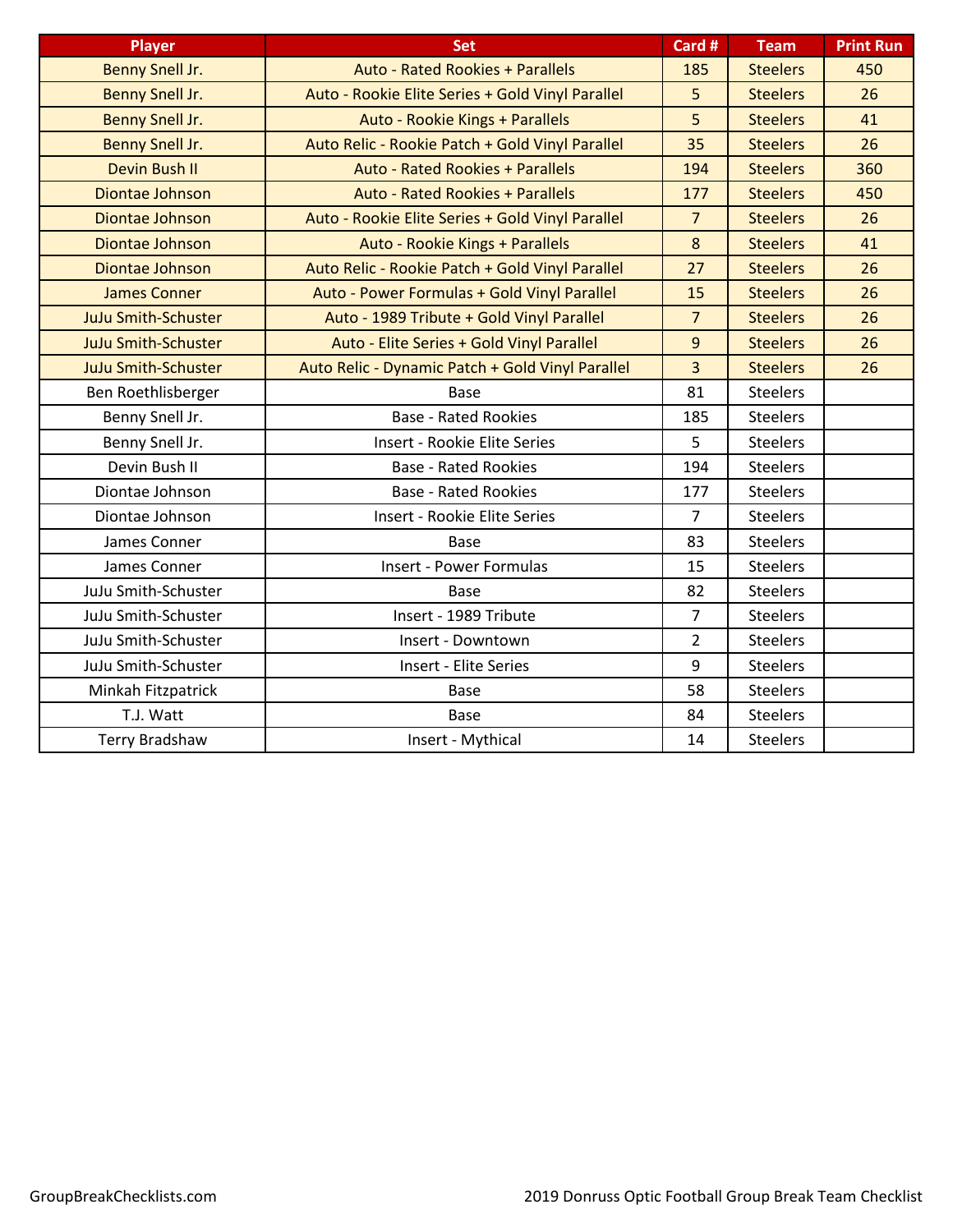| <b>Player</b>          | <b>Set</b>                                       | Card #         | <b>Team</b>   | <b>Print Run</b> |
|------------------------|--------------------------------------------------|----------------|---------------|------------------|
| <b>DeAndre Hopkins</b> | Auto - Elite Series + Gold Vinyl Parallel        | 19             | <b>Texans</b> | 26               |
| <b>DeAndre Hopkins</b> | Auto - Power Formulas + Gold Vinyl Parallel      | $\overline{2}$ | <b>Texans</b> | 26               |
| <b>DeAndre Hopkins</b> | Auto Relic - Dynamic Patch + Gold Vinyl Parallel | 15             | <b>Texans</b> | 26               |
| <b>Deshaun Watson</b>  | Auto - 1999 Tribute + Gold Vinyl Parallel        | 6              | <b>Texans</b> | 16               |
| J.J. Watt              | Auto - 1989 Tribute + Gold Vinyl Parallel        | 15             | <b>Texans</b> | 16               |
| Lonnie Johnson Jr.     | Auto - Rookie + Parallels                        | 126            | <b>Texans</b> | 360              |
| DeAndre Hopkins        | Base                                             | 42             | Texans        |                  |
| <b>DeAndre Hopkins</b> | Insert - Elite Series                            | 19             | <b>Texans</b> |                  |
| <b>DeAndre Hopkins</b> | <b>Insert - Power Formulas</b>                   | 2              | <b>Texans</b> |                  |
| Deshaun Watson         | Base                                             | 41             | <b>Texans</b> |                  |
| Deshaun Watson         | Insert - 1999 Tribute                            | 6              | <b>Texans</b> |                  |
| J.J. Watt              | Base                                             | 40             | <b>Texans</b> |                  |
| J.J. Watt              | Insert - 1989 Tribute                            | 15             | Texans        |                  |
| J.J. Watt              | Insert - Downtown                                | 4              | Texans        |                  |
| Lonnie Johnson Jr.     | Base - Rookies                                   | 126            | Texans        |                  |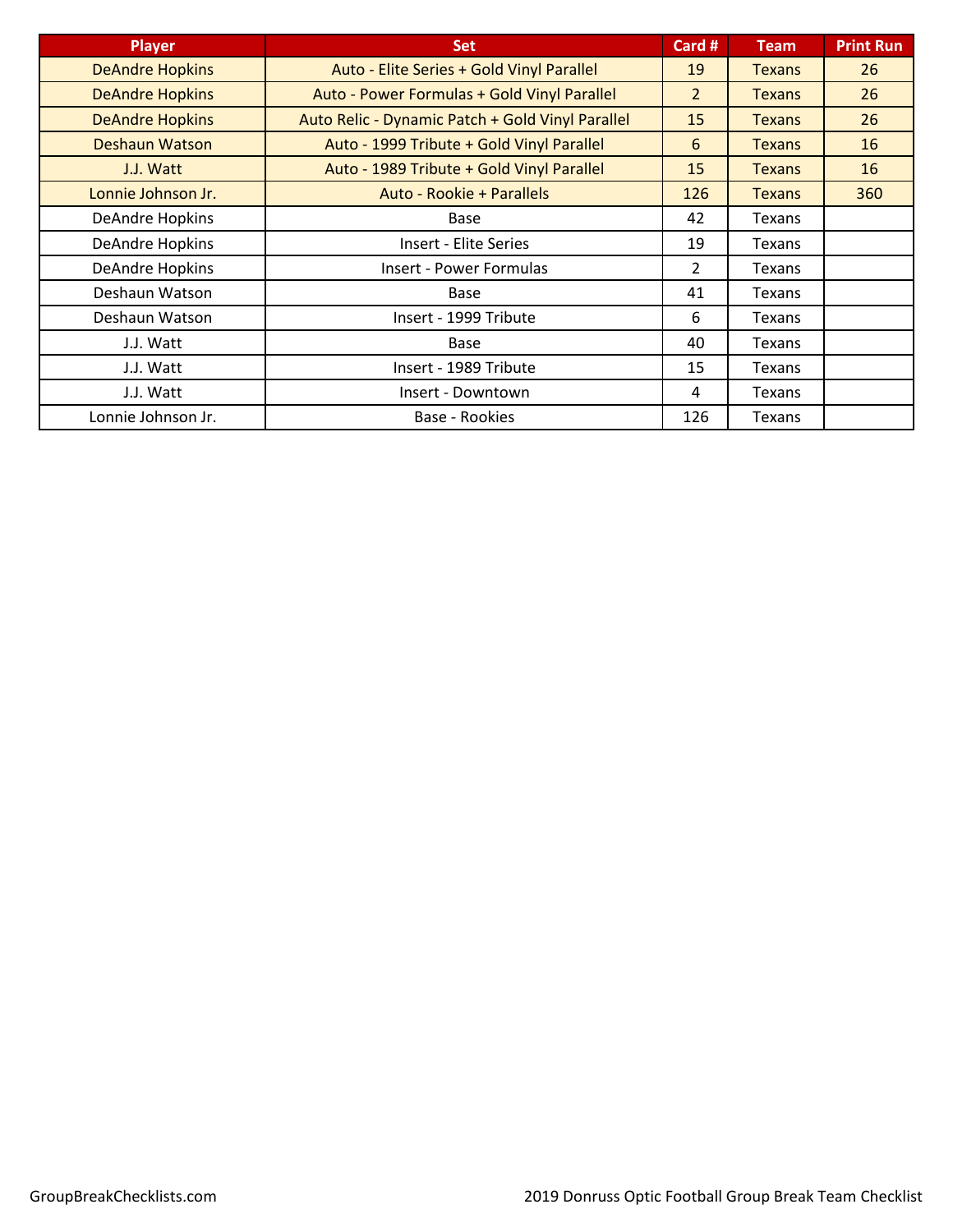| <b>Player</b>          | <b>Set</b>                                       | Card # | <b>Team</b>   | <b>Print Run</b> |
|------------------------|--------------------------------------------------|--------|---------------|------------------|
| A.J. Brown             | <b>Auto - Rated Rookies + Parallels</b>          | 164    | <b>Titans</b> | 146              |
| A.J. Brown             | Auto Relic - Rookie Patch + Gold Vinyl Parallel  | 14     | <b>Titans</b> | 11               |
| <b>Corey Davis</b>     | Auto - Elite Series + Gold Vinyl Parallel        | 11     | <b>Titans</b> | 51               |
| D'Andre Walker         | Auto - Rookie + Parallels                        | 141    | <b>Titans</b> | 360              |
| <b>Jeffery Simmons</b> | Auto - Rookie + Parallels                        | 108    | <b>Titans</b> | 360              |
| <b>Marcus Mariota</b>  | Auto Relic - Dynamic Patch + Gold Vinyl Parallel | 29     | <b>Titans</b> | 16               |
| A.J. Brown             | <b>Base - Rated Rookies</b>                      | 164    | <b>Titans</b> |                  |
| Amani Hooker           | Base - Rookies                                   | 140    | <b>Titans</b> |                  |
| Corey Davis            | Base                                             | 96     | <b>Titans</b> |                  |
| Corey Davis            | <b>Insert - Elite Series</b>                     | 11     | Titans        |                  |
| D'Andre Walker         | Base - Rookies                                   | 141    | Titans        |                  |
| Derrick Henry          | Base                                             | 95     | <b>Titans</b> |                  |
| Jeffery Simmons        | Base - Rookies                                   | 108    | <b>Titans</b> |                  |
| Marcus Mariota         | Base                                             | 94     | <b>Titans</b> |                  |